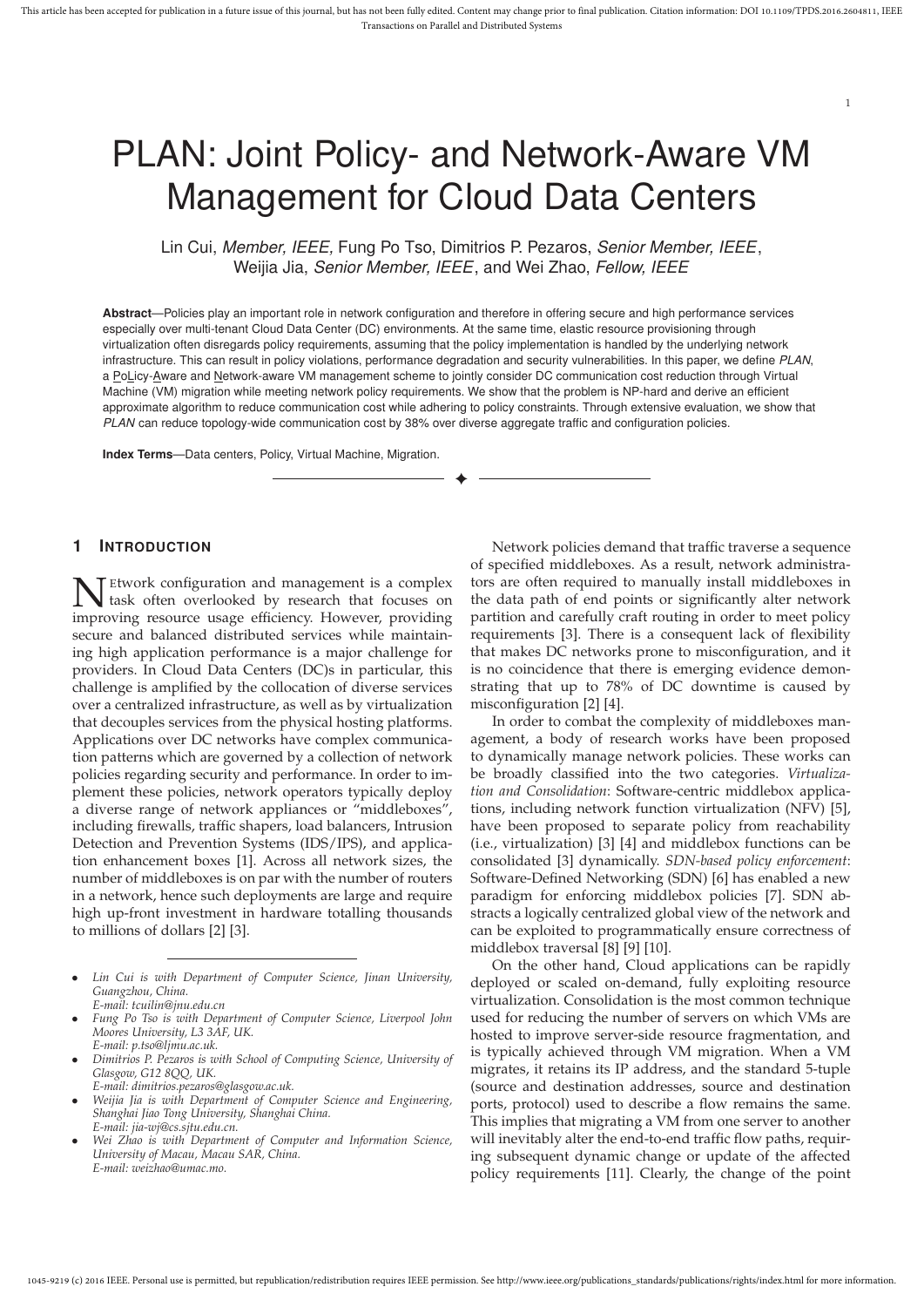of network attachment as a result of VM migrations substantially increases the risk of breaking predefined sequence of middlebox traversals and leads to violations of policy requirements. It has been demonstrated that, in PACE [1], VM placements in Cloud DC without considering network policies may lead to up to 91% policy violations.

It is common in DCs that a multi-tier application involving multiple VMs (e.g., indexing, document, web, etc.) is hosted in non-collocated servers. The underlying traffic flows need to traverse distinct firewalls and IPSes that are attached to different switches and routers, making the true end-to-end paths longer than the shortest paths due to middlebox traversals (see Fig. 1), incurring redundant cross traffic between switches. Therefore, when deciding where to migrate any one of these VMs, not only dependency of VMs but also the locations of these middleboxes have to be taken into consideration. Failing to do so will not only lead to sub-optimal performance due to much longer middlebox traversal paths, but will also cause service disruption and unreachability as a result of being unable to follow a predefined sequence of middlebox traversal rules.

Using the SDN+NFV paradigm described above, such as OpenNF [8] and FlowTags [9], may be able to implement the correct sequence of traversal even when VMs migrate, *but they neither ensure shortest traversal paths nor reduce network communication cost*. S-CORE [12] has demonstrated that the shortest path between any two communicating VMs gives minimal communication cost in data center network environments. PACE [1] jointly considers middlebox traversal and VM placement in a Cloud DC environment, however it only considers static placement and does not provide any reliable mechanisms to facilitate subsequent dynamic VM migration. In comparison, we focus on dynamic VM management, and our initial effort has shown that policyaware dynamic VM consolidation can remarkably improve network utilization [13].

In this paper, we explore the joint policy-aware and network-aware VMs migration problem, and present an efficient PoLicy-Aware and Network-aware VM management (*PLAN*) scheme, which, (a) adheres to policy requirements, and (b) reduces network-wide communication cost in DC networks. The communication cost is defined with respect to policies associated to each VM. In order to attain both goals, we model the *utility* (i.e., the reduction ratio of communication cost) of VM migration under middlebox traversal requirements and aim to maximize it during each migration decision. To the best of our knowledge, this is the first joint study on policy-aware performance optimization through elastic VM management in DC networks [13].

In short, the contributions of this paper are three-fold:

- 1) The formulation of the policy-aware VM management problem (*PLAN*), the first study that jointly considers policy-aware VM migration and performance optimization in DC networks;
- 2) An efficient distributed algorithm to optimize network communication cost and guarantee network policy compliance; and
- 3) A real-life implementation of *PLAN*<sup>1</sup> and an extensive

1. The source code for our implementation is available at: https://github.com/posco/policy-aware-plan

performance evaluation demonstrating that *PLAN* can effectively reduce communication cost while meeting policy requirements.

The remainder of this paper is organized as follows. Section 2 describes the model of policy-aware VM management (*PLAN*), and defines the communication cost and utility for VM migration. An efficient distributed algorithm is proposed in Section 3, followed by presentation of our python-based testbed implementation in Section 4. Section 5 evaluates the performance of *PLAN*. Section 6 outlines related work on VM migration and policy implementations. Finally, Section 7 concludes the paper and discusses future works.

## **2 PROBLEM MODELING**

## **2.1 Motivating Example**

We describe a common DC Web service application as an example to demonstrate that migrating VMs without policyawareness will lead to unexpected results and application performance degradation.

#### *2.1.1 Topology and Application*

Fig. 1 depicts a typical Fat-tree DC network topology [14] that consists of a number of network switches and several distinct types of middleboxes. *Firewall*  $F_1$  will filter unwanted or malicious traffic and protect tenants' networks in the DC from the Internet. *Intrusion Prevention Systems* (IPS), e.g.,  $IPS_1$  and  $IPS_2$ , are configured with a ruleset, monitoring the network for malicious activity, and subsequently log and block/stop it. They also provide a detailed view and checking of how well each middlebox is performing for the traffic flow. A *Load Balancer*, e.g.,  $LB_1$ , provides one point of entry to the web service, but forwards traffic flows to one or more hosts, e.g.  $v_1$ , which provide the actual service. In this example,  $v_1$  is a web server, which accepts HTTP requests from an Internet client (denoted by  $u$ ). After receiving such requests,  $v_1$  will query data server  $v_2$  (i.e., a database), perform some computation based on the fetched data, and feed results back to the client.

#### *2.1.2 Policy Configurations*

Polices are identified through a 5-tuple and a list of middleboxes (A more formal definition is given in Section 2.2). The following policies are configured through the *Policy Controller* to govern traffic related to the web application in this example:

- $p_1 = \{u, LB_1, *, 80, HTTP\} \rightarrow \{F_1, LB_1\}$
- $p_2 = \{u, v_1, *, 80, HTTP\} \rightarrow \{IPS_1\}$
- $p_3 = \{v_1, v_2, 1001, 1002, TCP\} \rightarrow \{LB_2, IPS_2\}$
- $p_4 = \{v_2, v_1, 1002, 1001, TCP\} \rightarrow \{IPS_2, LB_2\}$
- $p_5 = \{v_1, u, 80, *, HTTP\} \rightarrow \{IPS_1, LB_1\}$
- $p_6 = \{LB_1, u, 80, *, HTTP\} \rightarrow \{\}$

Policy  $p_1$ : The Internet client first sends an HTTP request to the public IP address of  $LB<sub>1</sub>$ . All traffic from the Internet must traverse firewall  $F_1$ , which is in charge of the first line of defense and configured to allow only HTTP traffic.

Policy  $p_2$ :  $LB_1$  will load-balance among several web servers and change the destination to web server  $v_1$  in the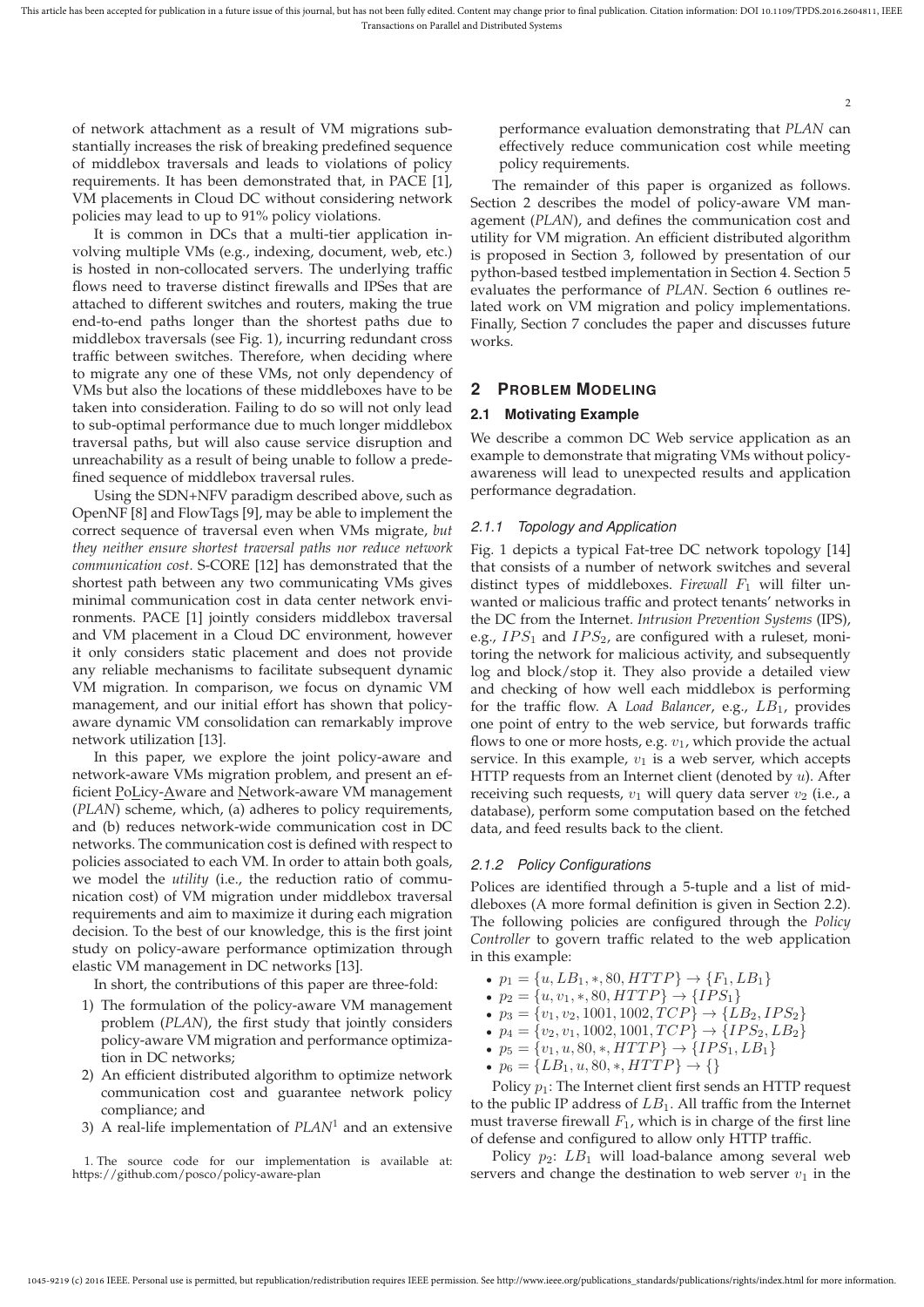

Fig. 1: Flows traversing different sequences of middleboxes in DC networks. Without policy-awareness,  $v_2$  will be migrated to  $s<sub>1</sub>$ , resulting in longer paths for flow 1 and wasting network resources.

example. Traffic will need to traverse  $IPS_1$ , which protects web servers.

Policy  $p_3, p_4$ :  $v_1$  will communicate with a data server to fetch the required data, which is in turn protected by  $IPS_2$ . This traffic will be forwarded to  $LB<sub>2</sub>$  for load-balancing first, and then reach the data server  $v_2$  after traversing  $IPS_2$ . The response traffic from  $v_2$  to  $v_1$  also needs to traverse both  $IPS_2$  and  $LB_2$ .

Policy  $p_5, p_6$ : Upon obtaining the required data from the data server, the web server will send computed results to the client. The reply traffic is sent to  $LB<sub>1</sub>$  first, traversing  $IPS_1$ , and then forwarded to the Internet client by  $LB_1$ . Any traffic originating from  $v_1$  and destined to an Internet client needs no further checks, and hence does not need to traverse  $F_1$ .

#### *2.1.3 Migration Rule*

The DC network is often increasingly oversubscribed from bottom to core layers in a bid to reduce total investment. In order to reduce congestion in the core layers of DC network, effective VM management schemes cluster VMs to confine traffic in lower layers of the network such that as much traffic as possible is routed only over the edge layer (which is not oversubscribed) [15] [12]. As a result, VMs as well as middleboxes, which communicate and exchange packets more often and intensively, are collocated in order to keep traffic within the edge layer boundaries.

Consider the migration of  $v_2$  in the above example application.  $v_2$  was originally hosted by server  $s_2$ . A large traffic volume needs to be exchanged between web server  $v_1$  and data server  $v_2$ . This would cost precious bandwidth on core routers. Without policy awareness, in order to consolidate VMs on servers and keep traffic in the edge layer,  $v_2$  may be migrated to  $s_1$  so that  $v_1$  and  $v_2$  are close to each other. However, it will increase the route length of flow 3 and waste more network bandwidth. This is because that all traffic between  $v_1$  and  $v_2$  need to traverse  $LB_2$  and  $IPS_2$ , according to the policy rules (i.e.,  $p_3$  and  $p_4$ ). Considering policy configurations and traffic patterns in this example, when migrating  $v_2$ , it should be migrated to server  $s_2$  to reduce the cost generated between  $v_2$  and  $IPS_2$ .

3

Clearly, policy-aware VM migration will require finding an optimal placement whilst satisfying network bandwidth and policy requirements. Unless stated otherwise, our discussion and problem formulation in the rest of this paper focus on policy-aware VM migration with an aim to reduce communication cost.

# **2.2 Communication Cost with Policies**

For simplicity, in the following, we use a multi-tier DC network which is typically structured under a multi-root tree topology (canonical [16] or fat-tree [14]) as example. However, with appropriate link weight assignments (see Section 4.2.3), the model and solution described in this paper can be extended to any other data center topologies.

Let  $V = \{v_1, v_2, \ldots\}$  be the set of VMs in the DC network hosted by the set of servers  $\mathbb{S} = \{s_1, s_2, \ldots\}$ . Let  $\lambda_k(v_i, v_j)$  denote the *traffic load* (or rate) in data per time unit exchanged between VM  $v_i$  and  $v_j$  (from  $v_i$  to  $v_j$ ) following policy  $p_k$ . Here,  $\lambda_k(v_i, v_j)$  can be the average pairwise traffic rates over a certain temporal interval, which can be set suitably long to match the dynamism of the environment while not responding to instantaneous traffic bursts. This is reasonable that many existing DC measurement studies suggest that DC traffic exhibits fixed-set hotspots that change slowly over time [17] [18] [19].

For a group of middleboxes  $MB = \{mb_1, mb_2, ...\}$ , there are various deployment points in DC networks. They can be on the networking path or off the physical network [4]. Without loss of generality, we consider that middleboxes are attached to switches for improved flexibility and scalability of policy deployment [4]. These middleboxes may belong to different applications, deployed and configured by a *Middlebox Controller*, see Fig. 1. The centralized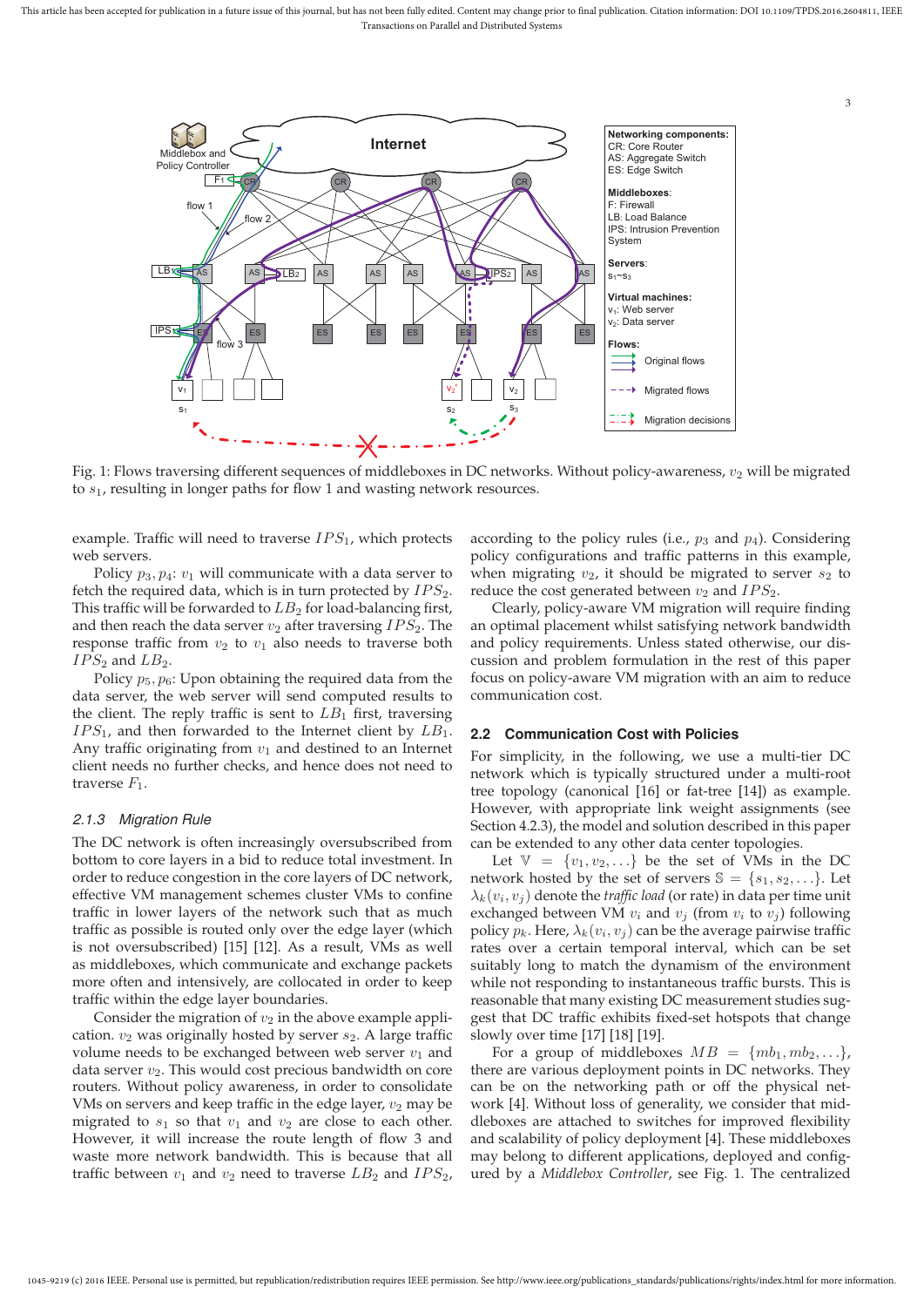*Middlebox Controller* monitors the liveness of middleboxes and informs the switches regarding the addition or failure/removal of a middlebox. Network administrators can specify and update policies, and reliably disseminate them to the corresponding switches through the *Policy Controller* in Fig. 1.

The set of policies is  $\mathbb{P} = \{p_1, p_2, \ldots\}$ . Each policy  $p_i$  is defined in the form of  $\{flow \rightarrow sequence\}$ . flow is represented by a 5-tuple:  $\{src_{ip}, dst_{ip}, src_{port}, dst_{port}, proto\}$ (i.e., source and destination IP addresses and port numbers, and protocol type). sequence is a list of middleboxes that all flows matching policy  $p_i$  should traverse them in order:  $p_i$ . sequence  $= \{mb_i^i, mb_2^i, ...\}$ . We denote  $p_i^{in}$  and  $p_i^{out}$  to be the first (ingress) and last (egress) middleboxes  $p_i^{out}$  to be the first (ingress) and last (egress) middleboxes respectively in  $p_i$ .sequence. Let  $P(v_i, v_j)$  be the set of all policies defined for traffic from  $v_i$  to  $v_j$ , i.e.,  $P(v_i, v_j)$  =  $\{p_k|p_k.src=v_i, p_k.dst=v_j\}.$ 

We denote  $L(n_i, n_i)$  to be the routing path between nodes (e.g., VM, middlebox or switch)  $n_i$  and  $n_j$ .  $l \in$  $L(n_i, n_j)$  if link l is on the path. If a flow from VM  $v_i$  to  $v_i$  is matched to policy  $p_k$ , its actual routing path is:

$$
L_k(v_i, v_j) = L(v_i, p_k^{in}) + \sum_{\substack{m b_s^k \neq p_k^{out} \\ \neq L(p_k^{out}, v_j)}} L(m b_s^k, m b_{s+1}^k)
$$
(1)

Not all DC links are equal, and their cost depends on the particular layer they interconnect. High-speed core router interfaces are much more expensive (and, hence, oversubscribed) than lower-level ToR switches [15]. Therefore, in order to accommodate a large number of VMs in the DC and at the same time keep investment cost low from a providers perspective, utilization of the "lower cost" switch links is preferable to the "more expensive" router links. Let  $c_i$  denote the *link weight* for  $l_i$ . In order to reflect the increasing cost of high-density, high-speed (10 Gb/s) switches and links at the upper layers of the DC tree topologies, and their increased over-subscription ratio, we can assign a representative link weight  $\omega_i$  for an *i*th-level link per data unit. Without loss of generality, in this case  $\omega_1 < \omega_2 < \omega_3$ .

Hence, the *Communication Cost* of all traffic from VM  $v_i$ to  $v_i$  is defined as

$$
C(v_i, v_j) = \sum_{p_k \in P(v_i, v_j)} \lambda_k(v_i, v_j) \sum_{l_s \in L_k(v_i, v_j)} c_s
$$
  
= 
$$
\sum_{p_k \in P(v_i, v_j)} (C_k(v_i, p_k^{in}) + C_k(p_k^{in}, p_k^{out})
$$
 (2)  
+ 
$$
C_k(p_k^{out}, v_j))
$$

where  $C_k(v_i, p_k^{in}) = \lambda_k(v_i, v_j) \sum_{l_s \in L(v_i, p_k^{in})}$  $c_s$  is the commu-

nication cost between  $v_i$  and  $p_k^{in}$  for flows which matched  $p_k$ . Similarly,  $C_k(p_k^{out}, v_j)$  is the communication cost be-<br>tween  $p_k^{out}$  and  $v_k$  for  $v_k$  and  $C_k(p_k^{in} \cdot p_k^{out})$  is the communitween  $p_k^{out}$  and  $v_j$  for  $p_k$ , and  $C_k(p_k^{in}, p_k^{out})$  is the communication cost between  $n_i^{in}$  and  $n_i^{out}$ cation cost between  $p_k^{in}$  and  $p_k^{out}$ .

Since we jointly consider compliance of network policies and minimization of network communication cost through VM migration, which will affect both  $C_k(v_i, p_k^n)$ and  $C_k(p_k^{out}, v_j)$  above. The value of  $C_k(p_k^{in}, p_k^{out})$  in (2)<br>remain unchanged when migrating either  $v_k$  or  $v_k$ , and can remain unchanged when migrating either  $v_i$  or  $v_j$ , and can

be ignored as it makes no contribution to the minimization of the communication cost during VM migration.

4

For *policy-free* flows, which are not governed by any policies, their communication cost can be calculated directly between the source and destination VMs. Unless otherwise stated, we only consider policy flows for ease of discussion in the rest of the paper.

#### **2.3 Policy-Aware VM Allocation Problem**

We denote  $MB^{in}(v_i)$  to be the set of ingress middleboxes of all outgoing flows from  $v_i$ , i.e.,  $MB^{in}(v_i) = \{mb_j | mb_j =$  $p_k^{in}, p_k.src = v_i$ . Similarly,  $MB^{out}(v_i) = \{mb_j | mb_j =$ <br>  $p_i^{out}$ ,  $p_i$ ,  $dst = v_i$ , is the set of egress middleboxes of all  $p_{\mu\nu}^{\hat{u}ut}$ ,  $p_k.dst = v_i$  is the set of egress middleboxes of all incoming flows to  $v_i$ . incoming flows to  $v_i$ .

As each server is connected to an edge switch, and each edge switch can retrieve the global graph of all middleboxes from the Policy Controller, we define all the servers that can reach middlebox  $mb_k$  as  $S(m b_k)$ . Thus, to preserve the policy requirements, the acceptable servers that a VM  $v_i$  can migrate to are:

$$
S(v_i) = \bigcap_{mb_k \in MB^{in}(v_i) \cup MB^{out}(v_i)} S(mb_k)
$$
 (3)

Hence, for traffic not governed by any policies,  $S(v_i)$  is all servers that can be reached by  $v_i$ , i.e., possible destinations where  $v_i$  can be migrated to.

The vector  $R_i$  denotes the physical resource requirements of VM  $v_i$ . For instance,  $R_i$  could have three components that capture three types of physical resources such as CPU cycles, memory size, and I/O operations, respectively. Accordingly, the amount of physical resource provisioning by host server  $s_j$  is given by a vector  $H_j$ . And  $R_i \preceq H_j$ means all types of resource of  $s_i$  are enough to accept  $v_i$ .

We denote A to be an allocation of all VMs.  $A(v_i)$  is the server which hosts  $v_i$  in A, and  $A(s_j)$  is the set of VMs hosted by  $s_j$ . Considering a migration for VM  $v_i$ from its current allocated server  $A(v_i)$  to another server  $\hat{s}$ :  $A(v_i) \rightarrow \hat{s}$ , the feasible space of candidate servers for  $v_i$  is characterized by:

$$
S_i = \{ \hat{s} | (\sum_{v_k \in A(\hat{s})} R_k + R_i) \preceq H_j, \forall \hat{s} \in S(v_i) \setminus A(v_i) \} \tag{4}
$$

Let  $C_i(s_i)$  be the total communication cost induced by  $v_i$ between  $s_j$  and  $MB^{in}(v_i) \cup MB^{out}(v_i)$ , where  $s_j = A(v_i)$ .

$$
C_i(s_j) = \sum_{p_k \in P(v_i, *)} C_k(v_i, p_k^{in}) + \sum_{p_k \in P(*, v_i)} C_k(v_i, p_k^{out})
$$
(5)

Migrating a VM also generates network traffic between the source and destination hosts of the migration, as it involves copying the in-memory state and the content of CPU registers between the hypervisors. The live migration allows moving a continuously running VM from one physical host to another. To enable that, modern DC networks use a technique called pre-copy [20], which is comprised of three phases: pre-copy phase, pre-copy termination phase and stop-and-copy phase.

According to [21], the amount of traffic generated during migration depends on the VMs image size  $M_s$ , its page dirty rate  $P_r$ , and the available bandwidth  $B_a$ .  $X_{min}$  and  $T_{max}$ are user setting for minimum required progress for each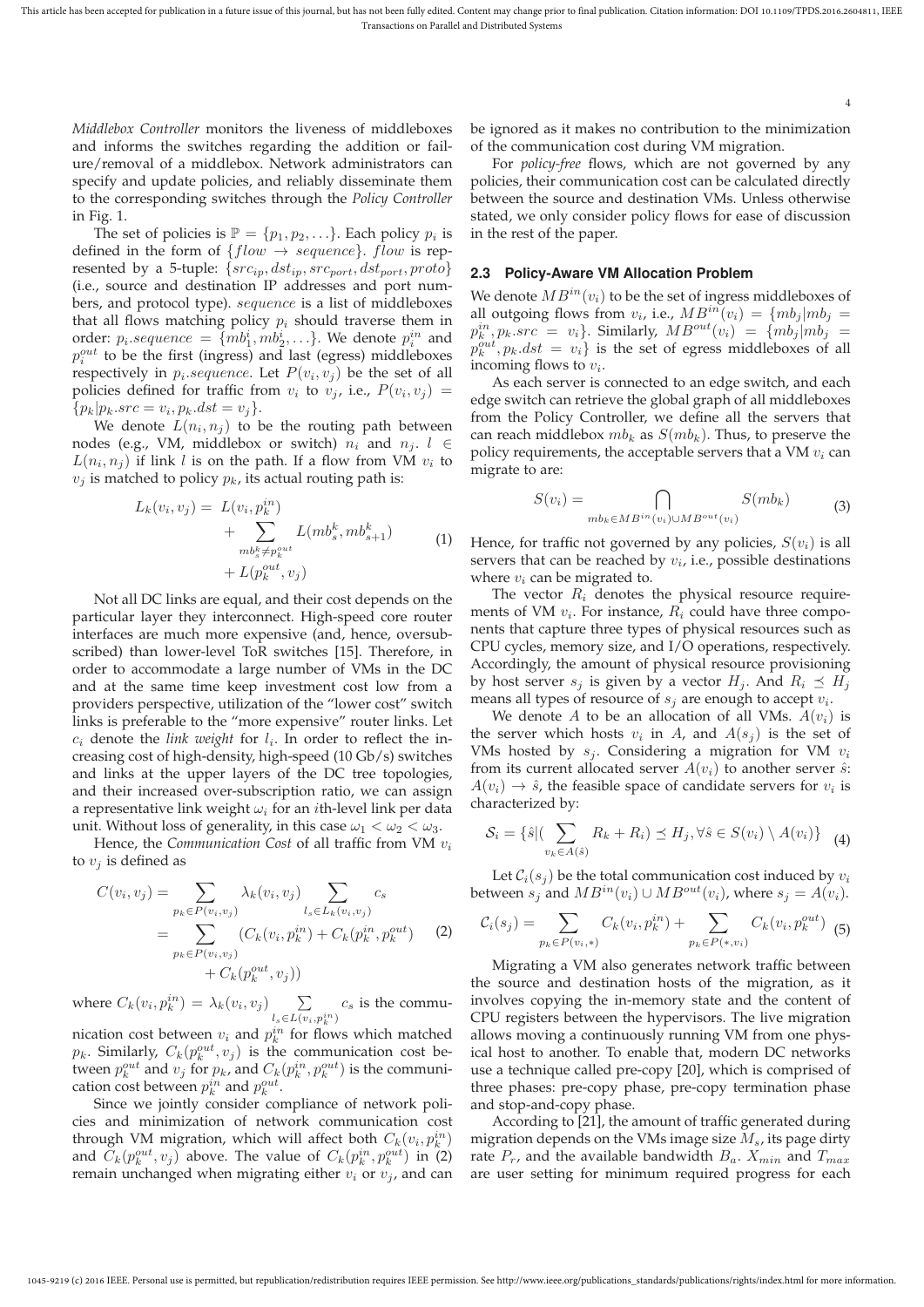pre-copy cycle and the maximum time for the final stopand-copy cycle respectively [21]. Let  $N_j$  denote the traffic on the jth pre-copy cycle. The first iteration will result in migration traffic equal to the entire memory size  $N_0 = M_s$ , and time  $M_s/B_a$ . During that time,  $M_s \frac{P_r}{B_a}$  amount of memory becomes dirty. Then, the second iteration results in  $N_2 = M_s \frac{P_r}{B_q}$  amount of traffic. It is easy to obtain that  $N = M (P_r)$  i–1 for  $\phi > 1$ . Thus if there are n we  $N_j = M_s(\frac{P_r}{B_a})^{j-1}$  for  $j \ge 1$ . Thus if there are *n pre-comp cycles* and one final *ston-and-comp cycle* the estimated *copy* cycles and one final *stop-and-copy* cycle, the estimated migration cost, i.e., total traffic generated during migration, for VM  $v_i$  is [21]:

$$
C_m(v_i) = M_s \cdot \frac{1 - (P_r/B_a)^{n+1}}{1 - (P_r/B_a)}
$$
(6)

There are two conditions for stopping the pre-copy cycle corresponding to the minimum required progress for each pre-copy cycle and the maximum time for the final stop-copy cycle respectively [21]: (1)  $M_s(\frac{P_r}{B_a})^n <$ <br>The example of  $M(\frac{P_r}{B_a})^{n-1} \leq M(\frac{P_r}{B_a})^n < N$ .  $T_{max} \cdot B_a$ , and (2)  $M_s(\frac{P_r}{B_a})^{n-1} - M_s(\frac{P_r}{B_a})^n < X_{min}$ . Thus,<br>we can derive that the number of pre-copy cycles  $n =$ we can derive that the number of pre-copy cycles  $n = \min(\lceil \log_{\rho} \rceil, \lceil \frac{T_{max} \cdot B_a \rceil}{\log_{\rho} \cdot \lceil \log_{\rho} \rceil}, \lceil \frac{X_{min} \cdot P_r}{\log_{\rho} \rceil})$  $\min(\lceil \log_{P_r/B_a} \frac{T_{max} \cdot B_a}{M_s} \rceil, \lceil \log_{P_r/B_a} \frac{X_{min} \cdot P_r}{M_s \cdot (B_a - P_r)} \rceil).$ <br>Such migration overhead in (6) can be measured by the

hypervisor hosting the VM and should not outweigh the reduction in the overall communication cost. We then consider the *utility* in terms of the expected benefit (of migrating a VM to a server) minus the expected cost incurred by such operation. The *utility* of the migration  $A(v_i) \rightarrow \hat{s}$ , where  $\hat{s} \in \mathcal{S}_i$ , is defined as:

$$
U(A(v_i) \to \hat{s}) = C_i(A(v_i)) - C_i(\hat{s}) - C_m(v_i) \tag{7}
$$

And the *total utility*  $U_{A\rightarrow \hat{A}}$  is the summation of *utilities* for all migrated VMs from allocation  $A$  to  $\ddot{A}$ .

The *PoLicy-Aware VM maNagement (*PLAN*)* problem is defined as follows:

**Definition 1.** *Given the set of VMs* V*, servers* S*, policies* P*, and an initial allocation* <sup>A</sup>*, we need to find a new allocation* <sup>A</sup><sup>ˆ</sup> *that maximizes the total utility:*

$$
\max \mathcal{U}_{A \to \hat{A}}s.t. \mathcal{U}_{A \to \hat{A}} > 0\hat{A}(v_i) \in S_i, \forall v_i \in \mathbb{V}
$$
\n(8)

*PLAN* can be treated as a restricted version of the Generalized Assignment Problem (GAP) [22]. However, the GAP is APX-hard to approximate [22]. The existing centralized approximation algorithms are too complex and infeasible to implement over a DC environment, which could include thousands or millions of servers, VMs, switches and traffic flows

# **Theorem 1.** *The* PLAN *problem is NP-Hard.*

*Proof.* To show the non-polynomial complexity of *PLAN*, we will show that the Multiple Knapsack Problem (MKP) [23], whose decision version has already been proven to be strongly NP-complete, can be reduced to this problem in polynomial time. Consider a special case of allocation  $A_0$ , in which all VMs are allocated to one server  $s_0$ , then the *PLAN* problem is to find a new allocation A for migrating VMs that maximizes the total utility  $\mathcal{U}_{A_0\rightarrow \hat{A}}$ . We denote  $S' = S \setminus \{s_0\}$  to be the set of destination servers for migration. For a VM  $v_i$ , suppose the computed communication cost induced by  $v_i$  on all candidate servers is the same, i.e.,  $C_i(\hat{s}) = \delta_i, \forall \hat{s} \in S'$ , where  $\delta_i$  is a constant.<br>Consider each VM to be an item with size R, and profit Consider each VM to be an item with size  $R_i$  and profit  $U(A(v_i) \rightarrow \hat{s}) = C_i(A(v_i)) - \delta_i - C_m(v_i)$ , each server  $s_i \in S'$  to be knapsack with capacity  $H_i$ . The *PLAN* problem becomes finding a feasible subset of VMs to be migrated to servers  $S'$ , maximizing the total profit. Therefore, the MKP problem is reducible to the *PLAN* problem in polynomial time, and hence the *PLAN* problem is NP-hard.

 $\Box$ 

5

# **3 PLAN ALGORITHMS**

The *PLAN* problem is a restricted version of the Generalized Assignment Problem (GAP), which has been proven APX-hard to approximate [22]. We can use some existing centralized algorithms to approximately maximize the total gained *utility* by migration, e.g., [24], [25]. However, the computation times of those algorithms are unacceptable for DCs, especially considering the large scales of servers, VMs, switches and millions of traffic flows [12]. In this section, we design a decentralized heuristic scheme to perform policyaware VMs migration.

## **3.1 Policy-Aware Migration Algorithms**

Server hypervisors (or SDN controller, if used, see Section 4) will monitor all traffic load for each collocated VM  $v_i$ . A migration decision phase will be triggered periodically during which  $v_i$  will compute the appropriate destination server  $\hat{s}$ for migration. If no migration is needed,  $U(A(v_i) \rightarrow \hat{s})=0$ . Otherwise, the total *utility* is increased after migration when  $A(v_i) \neq \hat{s}$ .

Algorithm 1 and Algorithm 2 show the corresponding routines for VMs (*PLAN-VM*) and servers (*PLAN-Server*), respectively. *PLAN-VM* is only triggered for a migration decision every  $T_m + \tau$  time. *PLAN-VM* operations will<br>be suppressed for  $T_m$  time period if  $v_i$  is migrated to a new server, avoiding too frequent migration or oscillation among servers. The value of  $T_m$  depends on the traffic patterns, e.g., smaller value for a DC with more stable traffic.  $\tau$  is a random positive value to avoid synchronization of migrations for different VMs. Its value range can be determined by the scale of VMs, e.g., smaller range for few number of VMs. *PLAN-Server* is designed for hypervisors on servers which can accept requests from VMs based on the residual resources of the corresponding server and prepares for migration of remote (incoming) VMs.

Several control messages will be exchanged for both *PLAN-VM* and *PLAN-Server*. The interface *sendMsg(type, destination, resource)* sends a control message of a specified type and resource declaration to the destination. The interface *getMsg()* reads such messages when received. The *request* message is a probe from VM to a destination server for migration. A server can respond by sending back an *accept* or *reject* message, according to the residual resource of the server and the requirements of the VM. If the server accepts the request from the distant VM, a *migrate* message will be sent back as confirmation.

For each VM  $v_i$ , the PLAN-VM algorithm starts with checking feasible servers, in a greedy manner, for improving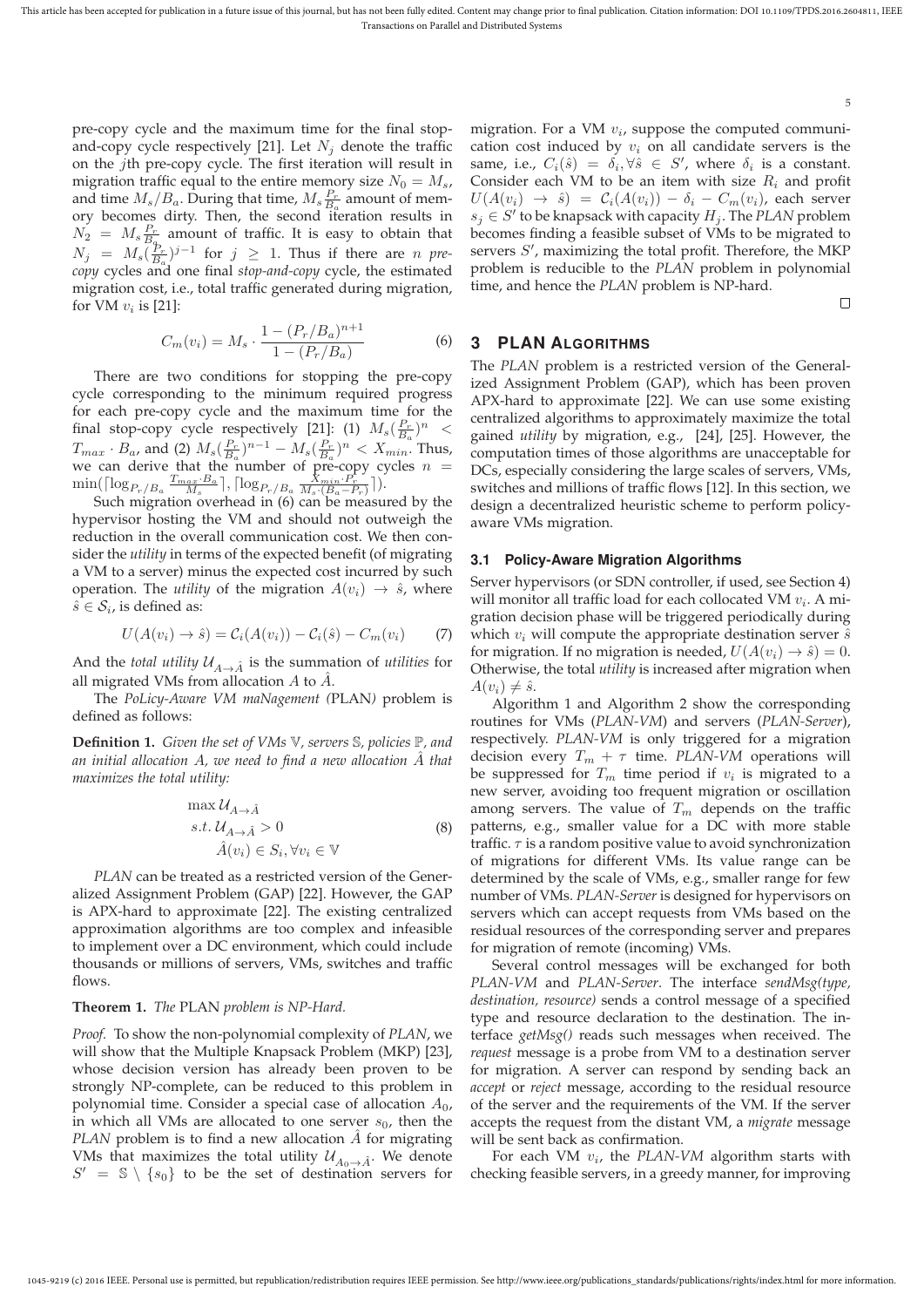| $\mathbf{H}$ |                                                                                |  |  |  |  |  |  |  |
|--------------|--------------------------------------------------------------------------------|--|--|--|--|--|--|--|
|              | /* Triggered every $T_m + \tau$ period*/<br>1: $L = \emptyset$                 |  |  |  |  |  |  |  |
|              | 2: DECISION-MIGRATION $(v_i, L)$                                               |  |  |  |  |  |  |  |
|              | $3: \text{loop}$                                                               |  |  |  |  |  |  |  |
| 4:           | $msg \leftarrow getMsg()$                                                      |  |  |  |  |  |  |  |
|              | 5: switch <i>msg.type</i> do                                                   |  |  |  |  |  |  |  |
| 6:           | case reject                                                                    |  |  |  |  |  |  |  |
| 7:           | $L = L \cup \{msg. sender\}$                                                   |  |  |  |  |  |  |  |
| 8:           | DECISION-MIGRATION $(v_i, L)$                                                  |  |  |  |  |  |  |  |
| 9:           | case <i>accept</i>                                                             |  |  |  |  |  |  |  |
| 10:          | sendMsg(migrate, $msg.sender$ , $R_i$ )                                        |  |  |  |  |  |  |  |
| 11:          | perform migration: $v_i \rightarrow s$                                         |  |  |  |  |  |  |  |
| 12:          | end switch                                                                     |  |  |  |  |  |  |  |
|              | 13: end $loop$                                                                 |  |  |  |  |  |  |  |
|              |                                                                                |  |  |  |  |  |  |  |
|              | 14: function DECISION-MIGRATION( $v_i$ , L)                                    |  |  |  |  |  |  |  |
|              | $s_0 \leftarrow A(v_i)$<br>15:                                                 |  |  |  |  |  |  |  |
|              | 16: $S_i \leftarrow$ feasible servers in Equation (4)                          |  |  |  |  |  |  |  |
|              | 17: $X \leftarrow \arg \max_{x \in \mathcal{S}_i \setminus L} U(A(v_i) \to x)$ |  |  |  |  |  |  |  |
|              | if $X \neq \emptyset$ && $s_0 \notin X$ then<br>18:                            |  |  |  |  |  |  |  |
| 19:          | $s \leftarrow$ the one with most residual resources in X                       |  |  |  |  |  |  |  |
| 20:          | sendMsg(request, $s$ , $R_i$ )                                                 |  |  |  |  |  |  |  |
|              | $21:$ else                                                                     |  |  |  |  |  |  |  |
| 22:          | $\triangleright$ exit whole algorithm if no migration<br>exit                  |  |  |  |  |  |  |  |
| 23:          | end if                                                                         |  |  |  |  |  |  |  |
|              | 24: end function                                                               |  |  |  |  |  |  |  |

**Algorithm 1** PLAN-VM for v

*utility* by calling the function *Decision-Migration()*, i.e., line 2 and 7. The function *Decision-Migration()* will find a potential destination server for  $v_i$  to perform migration. A blacklist L is maintained during each execution of *PLAN-VM* to avoid repeating request for the same servers which reject v<sup>i</sup> previously. The function *Decision-Migration()* tries to find a set of servers with maximum migration *utility*, i.e., line 17. If the current server, which hosts  $v_i$ , is not included in this set, the one with most residual resources will be chosen as a candidate server for migration, i.e., line  $18 \sim 20$ . Otherwise, no migration action will take place. This will avoid oscillation of VM migration among the same set of servers. If a feasible server  $s$  accepts  $v_i$ 's request,  $v_i$  will be migrated to  $s$ , e.g., line  $10 \sim 11$ .

For each server  $s_j$ , the *PLAN-Server* algorithm keeps listening incoming migration requests from VMs. For a request from  $v_i$ ,  $s_j$  will check its residual resources and send back an *accept* message if it has enough resource to host  $v_i$ , i.e., line 5 <sup>∼</sup> 8. Otherwise, it will reject the migration request of  $v_i$ , i.e., line 16. For accepted VMs,  $s_i$  will prepare for the incoming migration by provisionally reserve resources for them, i.e., line 14.

The *PLAN* scheme described in Algorithms 1 and 2 can decrease the total communication cost and will eventually converge to a stable state:

**Theorem 2.** *Algorithms 1 and 2 will converge after a finite number of iterations.*

*Proof.* The cost of each VM  $v_i$  is determined by its hosting server and related ingress/egress middleboxes in  $MB^{in}(v_i)$ and  $MB^{out}(v_i)$ . Hence, under the policy scheme described

| <b>Algorithm 2</b> PLAN-Server for $s_i$ |                                                    |  |  |  |  |  |
|------------------------------------------|----------------------------------------------------|--|--|--|--|--|
|                                          | 1: loop                                            |  |  |  |  |  |
| 2:                                       | $msg \leftarrow \text{getMsg()}$                   |  |  |  |  |  |
| $\mathcal{E}$ :                          | switch msg.type do                                 |  |  |  |  |  |
| 4:                                       | case request                                       |  |  |  |  |  |
| 5:                                       | $v_i = msq. sender$                                |  |  |  |  |  |
| 6:                                       | $R_i = msq$ . resouce                              |  |  |  |  |  |
| 7:                                       | if $\sum_{v_k \in A(s_i)} R_k + R_i \leq H_j$ then |  |  |  |  |  |
| 8:                                       | sendMsg(accept, $v_i$ )                            |  |  |  |  |  |
| 9:                                       | else                                               |  |  |  |  |  |
| 10:                                      | sendMsg(reject, $v_i$ )                            |  |  |  |  |  |
| 11:                                      | end if                                             |  |  |  |  |  |
| 12:                                      | case <i>migrate</i>                                |  |  |  |  |  |
| 13:                                      | if $\sum_{v_k \in A(s_i)} R_k + R_i \leq H_j$ then |  |  |  |  |  |
| 14:                                      | provisionally resource reservation etc.            |  |  |  |  |  |
| 15:                                      | else                                               |  |  |  |  |  |
| 16:                                      | send $Msg(reject, v_i)$                            |  |  |  |  |  |
| 17:                                      | end if                                             |  |  |  |  |  |
| 18:                                      | end switch                                         |  |  |  |  |  |
|                                          | 19: end $loop$                                     |  |  |  |  |  |

6

in the previous section, the migrations of different VMs are independent. Furthermore, each time a migration occurs in *line 11* of Algorithms 1, say,  $A(v_i) \rightarrow s$ , the utility gained from the migration is varied and always larger than zero during each migration, i.e.,  $U(A(v_i) \rightarrow s) > 0$ . Thus, the total induced communication cost, which is always a positive value, is strictly decreasing while VMs are migrating among servers. Furthermore, the amount of decreased cost (i.e., utilities) is variable for each migration. So, the two algorithms will finally converge after a finite number of steps.  $\Box$ 

Suppose the total number of VMs is  $m$  and total number of servers is n. In the worst case, each VM needs to send a request to all the other servers and is rejected by all of them except the last one. Thus, the total message complexity of *PLAN* is  $O(mn)$ *.* 

In Fig. 2, we use the same scenario in Fig. 1 as an example to show operations of PLAN algorithms. We consider the same policies configuration as described in Section 2.1.2. Link weights are assigned to grow exponentially for each layer, i.e.,  $e^0$  for edge layer links,  $e^1$  for aggregation layer links,  $e^2$  for core layer links respectively. Fig. 2a lists all example flows with src/dst, rates and applied policies. Fig. 2b is the initial placement. Numbers within brackets are total resources (or requirements) of servers (or VMs). Initially,  $v_1$ and  $v_2$  are hosted on  $s_1$  and  $s_3$  respectively. Based on the flow rates and route path, the total communication cost is 10692.15. Assume  $v_1$  first called *PLAN-VM* in time 1, and find its current hosted server  $s_1$  is the best choice.  $v_1$  exit *PLAN-VM* on line 22. At time 2,  $v_2$  called *PLAN-VM*. Both  $s_1$  and  $s_2$  can accept  $v_2$ , but migrating to  $v_2$  receives more utility (line 17). So,  $v_2$  sent a request to  $s_2$  which would accept the request since  $s_2$  has enough space to host  $v_2$  (line 8 in *PLAN-Server*). Finally,  $v_2$  is migrated to  $s_2$  and the total communication cost becomes 6997.62.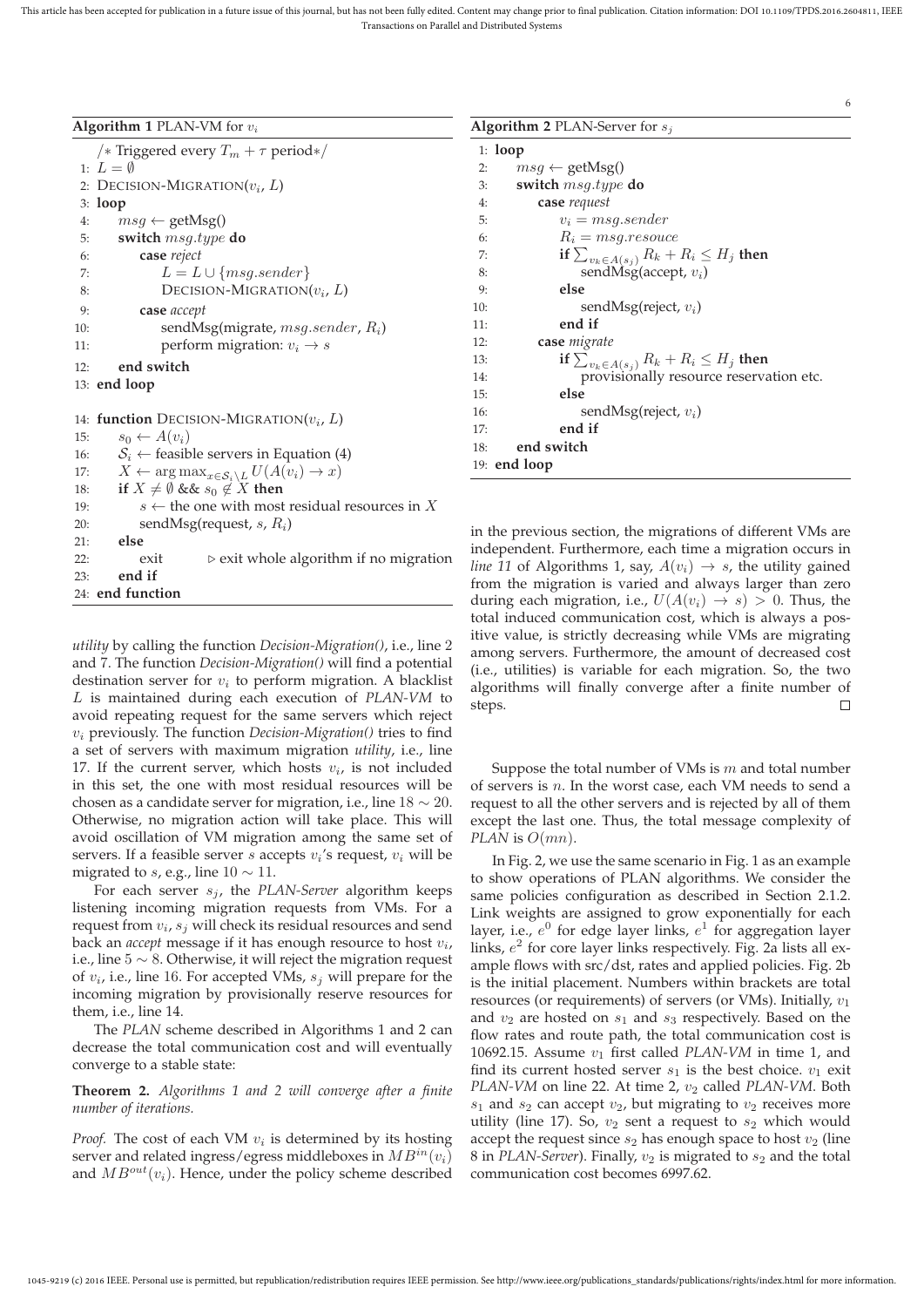| Flow: $src \rightarrow dist(rate)$                     | <b>Policies</b> | Server(res.) | VMs(req.)                                                                            | Server(res.) | VMs(reg.) | Server(res.)                         | VMs(reg.) |
|--------------------------------------------------------|-----------------|--------------|--------------------------------------------------------------------------------------|--------------|-----------|--------------------------------------|-----------|
| $f_1: u \rightarrow v_1(30kbps)$                       | $p_1, p_2$      | $s_1(20)$ :  | $v_1(10)$                                                                            | $s_1(20)$ :  | $v_1(10)$ | $s_1(20)$ :                          | $v_1(10)$ |
| $f_2: v_1 \rightarrow v_2(50kbps)$                     | $p_3$           | $s_2(15):$   |                                                                                      | $s_2(15):$   |           | $s_2(15)$ :                          | $v_2(8)$  |
| $f_3: v_2 \to v_1(200kbps)$                            | $p_4$           | $s_3(28)$ :  | $v_2(8)$                                                                             | $s_3(28)$ :  | $v_2(8)$  | $s_3(28)$ :                          |           |
| $f_4: v_1 \rightarrow u(100kbps)$<br>(a) Example flows | $p_5, p_6$      |              | (b) Initial placement (total cost = $(c)$ Time 1 (total cost = 10692.15)<br>10692.15 |              |           | (d) Time 2 (total cost = $6997.62$ ) |           |

Fig. 2: Example of *PLAN* Algorithms

# **3.2 Initial Placement**

Policy-aware initial placement of VMs is also critical for new VMs in DC networks. When a VM instance, say  $v_i$ , is to be initialized, the DC network controller needs to find a suitable server to host the VM. Initially, predefined application-specific policies should be known for  $v_i$ . Together with  $v_i$ 's resource requirement  $R_i$  and all servers' residual resources in the DC network, the feasible decision space  $S_i$  can be obtained through Equation (4). Since the VM has just been initialized, its traffic load might not be available. However, we can still choose the best server to host  $v_i$  by considering traffic of all policies for  $v_i$  equally, e.g.,  $\lambda_k = 1, \forall p_k \in P(v_i, *) \cup P(*, v_i)$ . In particular, the migration cost  $C_m(v_i), \forall v_i \in \mathbb{V}$ , is set to be zero during initial placement. Then, the destined server to host  $v_i$  is arg max $_{s\in\mathcal{S}_i}$   $\mathcal{C}_i(s)$ .

## **4 IMPLEMENTATION**

In this section, we discuss a real-world implementation of the *PLAN* scheme, highlighting the rationale as well as the operational and design details of the individual components.

The foremost principle for the implementation of *PLAN* is to be efficient and deployable in production DC - *should we adopt fully or partly decentralized implementation?* Although a fully decentralized *PLAN* implementation is possible, it requires substantial modification to middleware for it to be able to collect relevant VM and flow statistics. Given most of the required information such as temporal network topology, per-flow and per-port based traffic statistics are readily available in SDN paradigm, we have, hence, adopted a partially decentralized approach, i.e. computing communication cost –most computationally expensive part as defined in Equation (7) – in the hypervisors and monitoring flow statistics using a centralized SDN-based orchestration in [26].

#### **4.1 Decentralized Modules**

#### *4.1.1 VM vs Hypervisor*

While conceptually, *PLAN* relies on VMs to make their own migration decisions, in practice this is unsuitable because the hosts being virtualized should not be aware that they are in fact running within a virtualized environment preventing VMs from communicating directly with the underlying hypervisor. Since migration is a facility provided by the hypervisor, we have decided to implement our solution within Dom0, a privileged domain [20], of the Xen [27].

## *4.1.2 Distributed Cost Computation*

Ubuntu 14.04 was used for Dom0 and the Python-based *xm* was used as the management interface. Open vSwitch [28] is enabled in Xen hypervisor as it only provides more flexible retrieval of local traffic flow tables, but allows Dom0 to interact with a SDN controller through OpenFlow protocol. Therefore, in order to compute the communication defined in Equation (7), this module needs to query SDN controller for the pair-wise flow statistics,  $\lambda$ , and the link weight, c, along the network path. Upon receiving requests, the SDN controller will return a JSON object containing all necessary information.

7

## *4.1.3 Server Resource Measurement*

Similar to the distributed cost computation described above, Dom0's privilege can be exploited to measure residual server resources such as CPU utilization as well as available memory size. The measurement should be reported to and aggregated in the controller as part of a JSON object being exchanged between Open vSwitch and the controller.

#### *4.1.4 Flow Monitoring*

In order to keep track of communicating VMs, flow history gathering is required. However, Open vSwitch only maintains flows for as long as they are active and discards any inactive flows after 5 seconds, hindering the accumulation of any long-term history. To overcome this limitation, we have extended the flow table for storing flow-level statistics. For the purposes of *PLAN*, the flow table must support the following operations: *Fast addition of new flows*; *Retrieval of a subset of flows, by IP address*; *Access to the number of bytes transmitted per flow*; *Access to flow duration, for calculation of throughput*. The flow table will be periodically updated through polling Open vSwitch for datapath statistics allowing for the storage of flows for as long as it is required. Flows will be stored from when they start up till a migration decision is made for a VM.

#### **4.2 Centralized Modules**

#### *4.2.1 Policy Implementation*

A centralized Policy Controller that stores and disseminates policies to the corresponding switches/routers, and accepts queries from them is a common deployment model in both non SDN [4] and SDN-based implementation [9]. We adopted SDN-based FlowTags [9] architecture to ensure correct sequence of middlebox traversals regardless of the location of VMs. In the following discussion we assume that, as a result of FlowTags, network policies are strictly followed no matter wherever VMs are migrated to and whenever new flows are emitted to the DC network.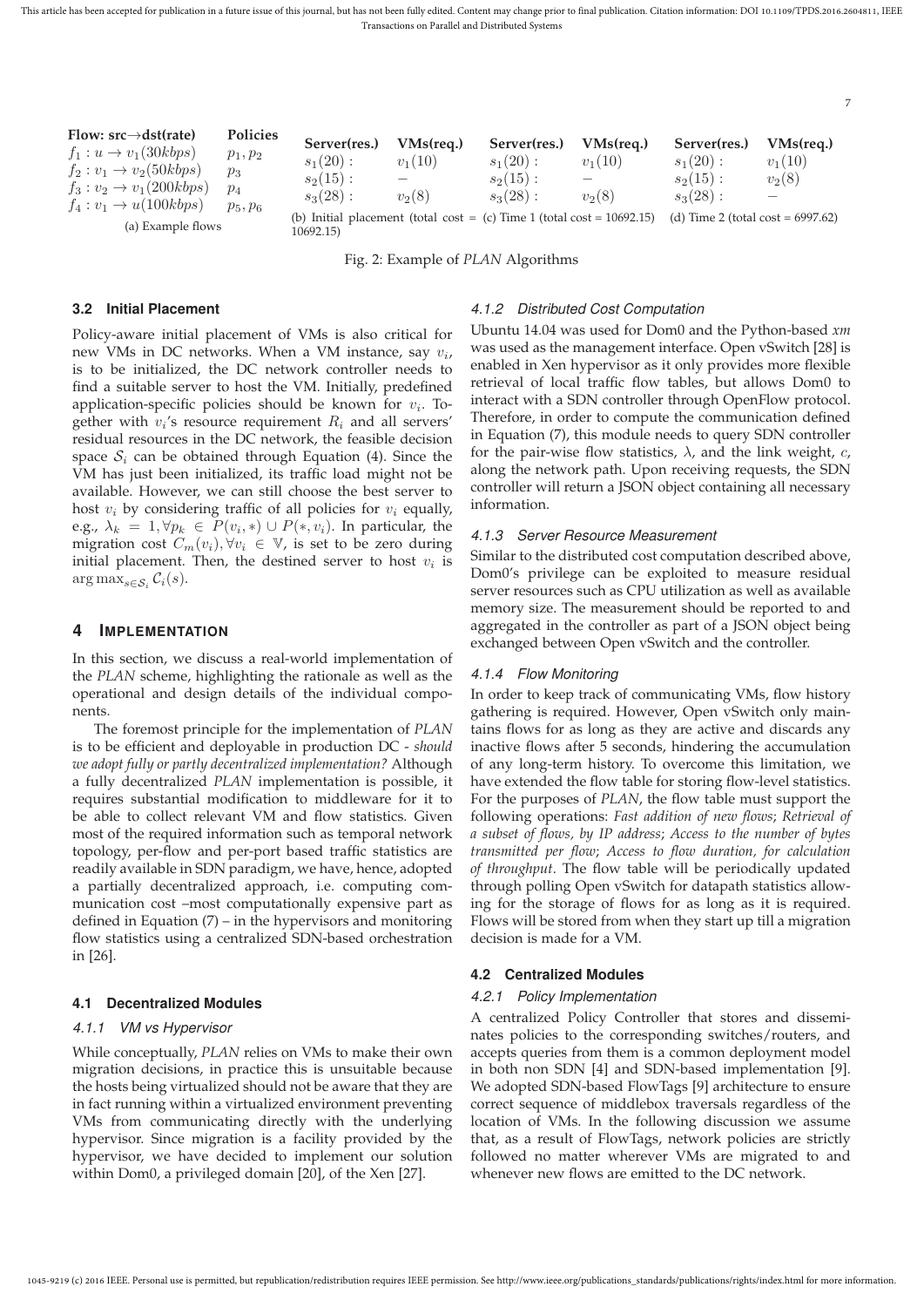

(a) CDF: ratio of utility to communi-(b) Number of migrations before cation cost convergence

Fig. 3: Performance of PLAN

## *4.2.2 Topology Discovery*

The knowledge of the network topology is crucial for *PLAN* to assign link-cost each individual link. By utilising the OpenFlow Discovery Protocol (OFDP) and Link Layer Discovery Protocol (LLDP) we can easily construct the network topology. Through the *SwitchEnter* and *SwitchLeave* events invoked by OpenFlow enabled switches, active switches within the topology can be discovered. Similarly, *LinkAdd* and *LinkDelete* events are triggered on the addition and removal of network links, allowing us to keep track of interconnected switches and physical ports.

# *4.2.3 Link Weights*

In order to reflect the higher communication cost for using links in the higher layers of the topology, increasing weights with respect to the topology are adopted. In our implementation, link weights are set to grow exponentially for each layer, e.g.,  $e^0$  for edge layer links,  $e^1$  for aggregation layer links,  $e<sup>2</sup>$  for core layer links respectively. However, in the general case, link weight assignment can be based on DC operator's policy to reflect diverse metrics, such as energy consumption, performance, fault tolerance, and so on.

#### *4.2.4 Flow Statistics*

To collected pairwise utilization, we used OpenFlow's *Statistic Request* messages to periodically collect the number of packets and bytes processed by the flow entry since the flow was installed. Both edge switches at the source and destination have similar flow entries for a particular VMto-VM communication, therefore during collection of flow statistics, it is important to collect the metrics from the same switch for a particular VM-to-VM flow. In the current implementation, the first time a new flow is discovered from the flow statistics, the Data Path ID (DPID) of the switch is stored and subsequent measurements must originate from the same switch or will otherwise be discarded.

# **5 EVALUATION**

# **5.1 Simulation Setup**

We have implemented *PLAN* in ns-3 [29] and evaluated it under a fat-tree DC topology. In our simulation environment, a single VM is modeled as a collection of socket applications communicating with one or more other VMs in the DC network. For each server, we have implemented a

VM hypervisor application to manage all collocated VMs. The hypervisor also supports migration of VMs among different servers in the network. Fat-tree is a representative DC topology and hence, results from this topology should extend to other types of DC networks without loss of generality.

8

In order to model a typical DC server's capability, we have limited the CPU and memory resources for accommodating a certain number of VMs. For example, a server equipped with 16GB RAM and 8 cores can safely allow 8 VMs running concurrently if each VM occupies one core and 1GB RAM (the CPU and memory occupied by VMs can be varied). Throughout the simulation, we created 2320 VMs on the 250 servers. Each VM has average of 10 random outgoing socket connections, which are CBR traffic with a randomly generated rate. We have considered practical bandwidth limitations such that the aggregate bandwidth required by all VMs in a host does not exceed the network capacity of its physical interface. Therefore, a VM migration is only possible when the target host has sufficient system resources and bandwidth, i.e., a feasible server as defined in Equation (4).

We have also implemented the policy scheme described in Section 3. In all experiments, we have set 10% of flows to be policy-free, meaning that they are not subject to any of the existing network policies in place. For the other 90% of flows, they have to traverse a sequence of middleboxes as required by policies before being forwarded to their destination [4]. Each policy-constrained flow is configured to traverse 1∼3 middleboxes, including *Firewall*, *IPS* or *LB*.

To demonstrate the benefit of *PLAN*, we compare it with S-CORE [12], a similar but non policy-aware VM management scheme which has been shown to outperform other schemes, e.g., Remedy [21]. S-CORE is a live VM migration scheme that reduces the topology-wide communication cost through clustering VMs without considering any underlying network policies. A VM migration takes place so long as it yields a positive *utility*, the communication cost reduction outweighs the migration cost, and the target server has sufficient resources to accommodate the new VM. In addition, *PLAN* by default is used with the initial placement algorithm described in Section 3.2. In contrast, S-CORE initially starts with a set of randomly allocated VMs. In order to offset such a bias, we have also simulated *PLAN* without using the initial placement algorithm (which is referred to as *PLAN* with Random Initial Placement or *PLAN-RIP* in the sequel).

Alongside the communication cost, we also consider the impact of policies on average route length and link utilization. Route length is defined as the number of hops for each flow, including the additional route for traversing middleboxes. Link utilization is calculated on each layer of links in the fat-tree topology, i.e., *Edge Layer* links interconnect servers and edge switches, *Aggr Layer* links interconnect edge and aggregation switches, and *Core Layer* links interconnect aggregation switches to core routers.

## **5.2 Simulation Results**

We first evaluate the performance of *PLAN*. Fig. 3 demonstrates some unique properties of *PLAN* in progress towards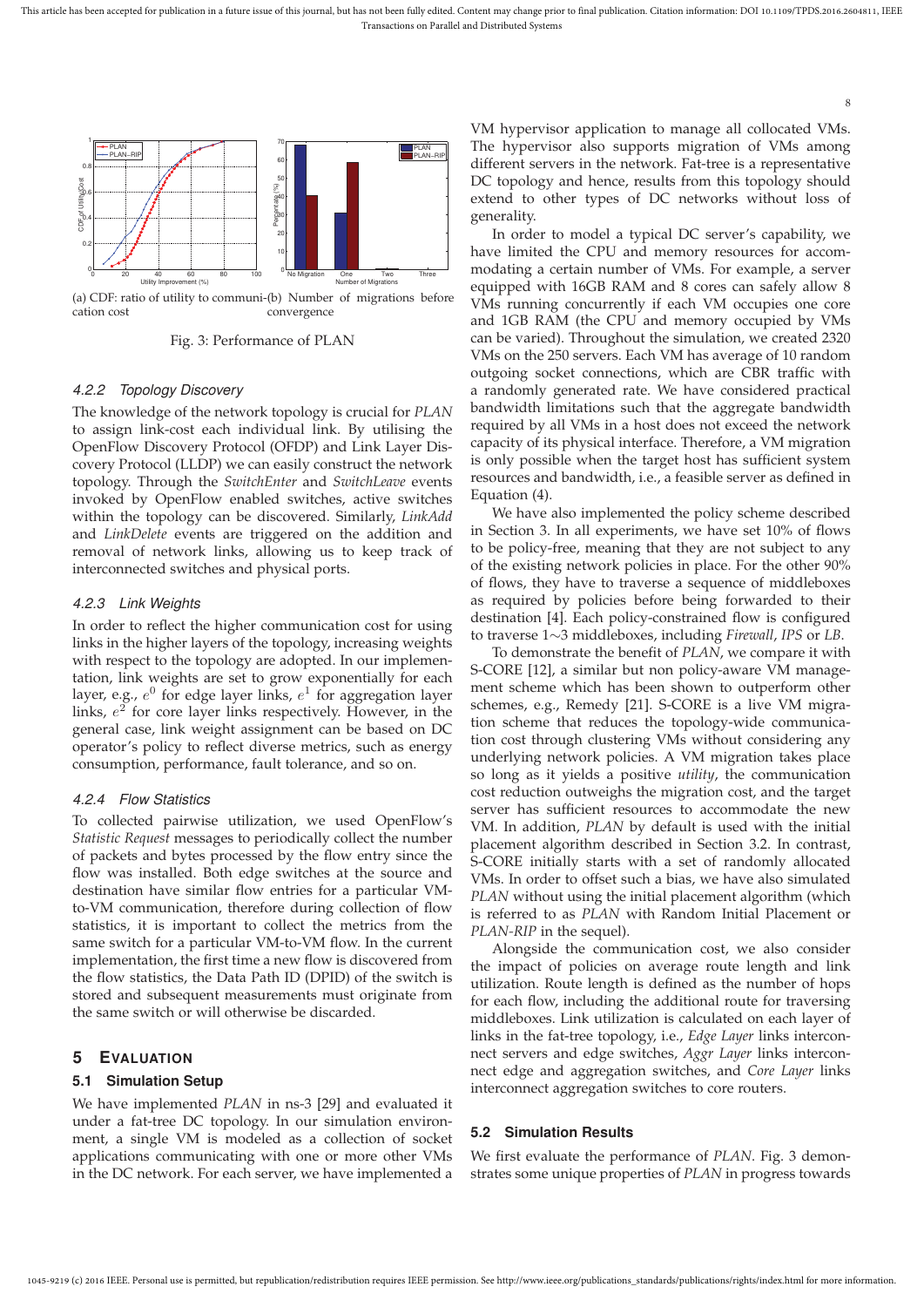

Fig. 4: VMs clustering on servers at different states

convergence in terms of communication cost improvement as well as number of migrations. Fig. 3a depicts the improvement of individual VM's communication cost after each migration through calculating the ratio of *utility* to the communication cost of that VM before migration. It can be observed that each migration can reduce communication cost by 39.06% on average for *PLAN* and 34.19% for *PLAN-RIP*, respectively. Nearly 60% of measured migrations can effectively reduce their communication cost by as much as 40%. Such improvements are more significant when *PLAN* is used without an initial placement scheme in which VMs are allocated randomly at initialization. Fig. 3b shows the number of migrations per VM as *PLAN* converges. In *PLAN*, as a result of initial placement, only 30% of VMs need to migrate only once to achieve a stable state throughout the whole experimental run. In comparison, 60% of VMs in *PLAN-RIP* need to migrate once when it converges. Nevertheless, in both schemes (with and without initial placement), we observe that very few  $(< 1\%)$  VMs need to migrate twice and no VM needs to migrate three times or more. These results demonstrate that low-cost, low-overhead initial placement can significantly reduce migration overhead in general.

We also study the transitioning state behavior of *PLAN* to reveal its intrinsic properties. Fig. 4 shows the snapshot of VM allocations at both the initial and the converged states of *PLAN*. Initially, before *PLAN* is running, VMs are nearly randomly distributed on servers, e.g., each server hosts 5∼12 VMs. After *PLAN* converges, plenty of VMs are clustered into several groups of servers, e.g., nearly 16% of servers host 56.55% of the total VMs. Moreover, an important property we can exploit is that 3.2% of servers are idle when *PLAN* converges and they can be safely shutdown to, e.g., save power.

Next, we present performance results of *PLAN* when compared to *S-CORE*. Fig. 5 shows the overall communication cost reduction (measured in terms of number of bytes using network links), average end-to-end route length, as well as link utilization for all layers, for all the three schemes. Fig. 5a demonstrates that *PLAN* and *PLAN-RIP* can efficiently converge to a stable allocation. *PLAN* reduces the total communication cost by 22.42% while *PLAN-RIP* achieves an improvement of up to 38.27% which is a factor of nearly eight times better than *S-CORE* whose improvement is a mere 4.79%. The reason that *PLAN-RIP* has higher improvement is that the initial random VM placement offers more space for optimization than the already policy-aware initial placement of *PLAN*. However, it is evident that this potential is not exploited by *S-CORE*. More importantly,

as shown in Fig. 5b, by migrating VMs, the average route length can be significantly reduced by as much as 20.12% and 10.08% for *PLAN-RIP* and *PLAN*, respectively, while *S-CORE* only improves it by 4.22%. Being able to reduce the average route length is an important feature of *PLAN* as it implies that flows can be generally completed faster and are less likely to create congestion in the network. Both Fig. 5a and 5b show that *PLAN* can effectively optimize the network-wide communication cost by localizing frequently communicated VMs as well as to reduce the length of the end-to-end path.

9

For the same reasons, Fig. 5c and 5d demonstrate that *PLAN* can mitigate link utilization at the core and aggregation layers by 30.55% and 7.01%, respectively. For *PLAN-RIP*, because it starts with random allocation of VMs, which is non-optimal and inefficient compared to *PLAN* with initial placement, it can reduce link utilization across the core and aggregate layer links by 42.87% and 12.81%, respectively. The corresponding reduction for *S-CORE* is only 4.6% and 4.8%, respectively. On the other hand, utilization improvement on edge links is marginal for all three schemes, since they try to fully utilize lower-layer links where bisection bandwidth is maximum. Mitigation of link utilization at core and aggregation layers means that *PLAN* can effectively create extra topological capacity headroom for accommodating larger number VMs and services. Meanwhile, Fig. 5 also reveals that *PLAN*'s initial placement algorithm can greatly improve the communication cost, route length and link utilization, and the algorithm itself can then continue to adaptively optimize network resource usage as it evolves.

In order to examine *PLAN*'s adaptability to dynamic changes in policy configuration and traffic patterns, Fig. 6 presents the algorithm's performance results when policies are changed at 50s, 100s, and 150s, respectively, and after the algorithm had initially converged. Since *S-CORE* does not consider the underlying network policies, its performance is independent of policy configurations and is, thus, omitted. Throughout the experiments shown in Fig. 6, 10% of policies are removed at 50s, making the corresponding flows policyfree. This leads the DC to an non-optimized state, leaving room for further optimizing VMs allocations. Due to policyawareness, *PLAN* can promptly adapt to new policy patterns, reducing the total communication cost, route length and link utilization to a great extent. The sudden drop at 50s is due to policy-free flows not needing to traverse through any middleboxes, hence causing the total communication cost to fall immediately. The same phenomenon can be observed when new policies are added at 100s and existing policies are modified at 150s. In particular, disabling some policies produces new policy-free flows so *PLAN* can localize their hosting VMs, greatly improving bandwidth. So, core-layer link utilization is promptly reduced when some policies are disabled at 50s. All the above results demonstrate that *PLAN* is highly adaptive to dynamism in policy configuration.

#### **5.3 Testbed Results on VM Migration**

We have also set up a testbed environment to assess the algorithm's footprint and the performance of actual VM migrations. The servers used all have an Intel Core i5 3.2GHz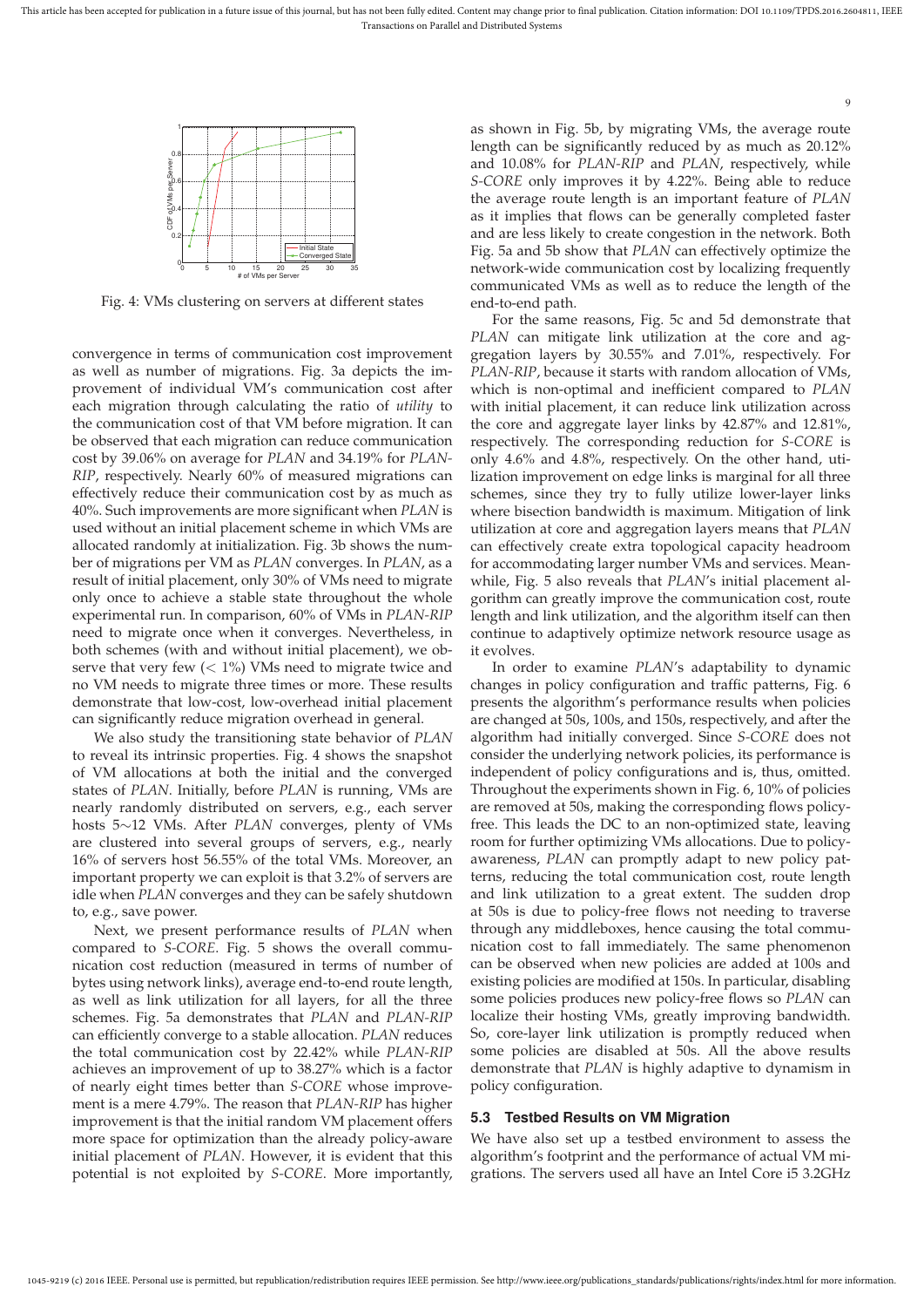

Fig. 5: Performance comparison of *PLAN* and *S-CORE* VM migration schemes



(a) Flow table memory usage (b) Flow table operation times for up(c) CPU utilization when updating (d) Controller's flow collection time to 1 million unique flows flow table at varying polling intervals

Fig. 7: Testbed Results



Fig. 6: Performance of *PLAN* with dynamic policies.

CPU with 8GB RAM running Xen hypervisor Ver. 4.2 with Ubuntu server 12.04 as Dom0. VMs are Ubuntu 12.04 with 1GB RAM allocated to each VM. We mainly stress-tested our decentralized module to see if it will be the performance bottleneck. We omitted testing our SDN controller since most functions are readily available in OpenFlow specification and hence will not create bottlenecks.

We first created 1 million flows with all source IP addresses being unique to examine flow tables (Section 4.1.4). This results in a new entry being created at the root of the flow table for each flow. As shown in Fig. 7a, the size of the flow table scales sub-linearly. With 10,000 and 100,000 entries, the flow table has a memory footprint of only 16MB and 91MB respectively. However, a number of studies have reported that the total number of concurrently active flows between VMs is much more contained: a busy server rarely talks to servers outside the rack [19] and the number of

active concurrent flows going in and out of a machine is 10 [17]. With a more realistic scenario in which every virtual server concurrently sends or receives 10 flows, with 100 in the worst case, we anticipate that actual memory consumption of the flow table will be between 24.75 KB - 186.47 KB for a hypervisor hosting 16 VMs.

To understand the time taken to perform the different operations on the flow table, we have measured the time to add, lookup and delete flows, summing the times over the number of flows, for the same sets of flows. Fig. 7b shows the time to perform various flow table operations with differing numbers of flows in a single operation. Nevertheless, addition, lookup and deletion operations will not need more than 100ms for a realistic DC production workload of 100 concurrent flows.

Next, we measured the CPU usage for manipulating the flow table. This experiment was done by measuring the CPU usage for gradually adding and looking up the flow table with an interval between 1 second to 5 seconds, as shown in Fig. 7c. It is evident that the performance impact for adding up to 10,000 flows is negligible for any polling interval accounting for less than 5% CPU utilization. In the best case for 10,000 flows added or updated each time, CPU utilization was only around 1% at a polling rate of 5 seconds, while the worst case CPU utilization was 3.6% at a polling rate of 1 second. For a more realistic load of 1,000 flows, the best and worst cases are 0.002% and 0.01%, respectively.

Next, we test the centralized controllers performance on collecting flow statistics from the network. Flow statistics are collected from all software switches (Open vSwitch 2.3.1) operating at the hypervisors to be able to account for all VM communication as described in Sec. 4. The controller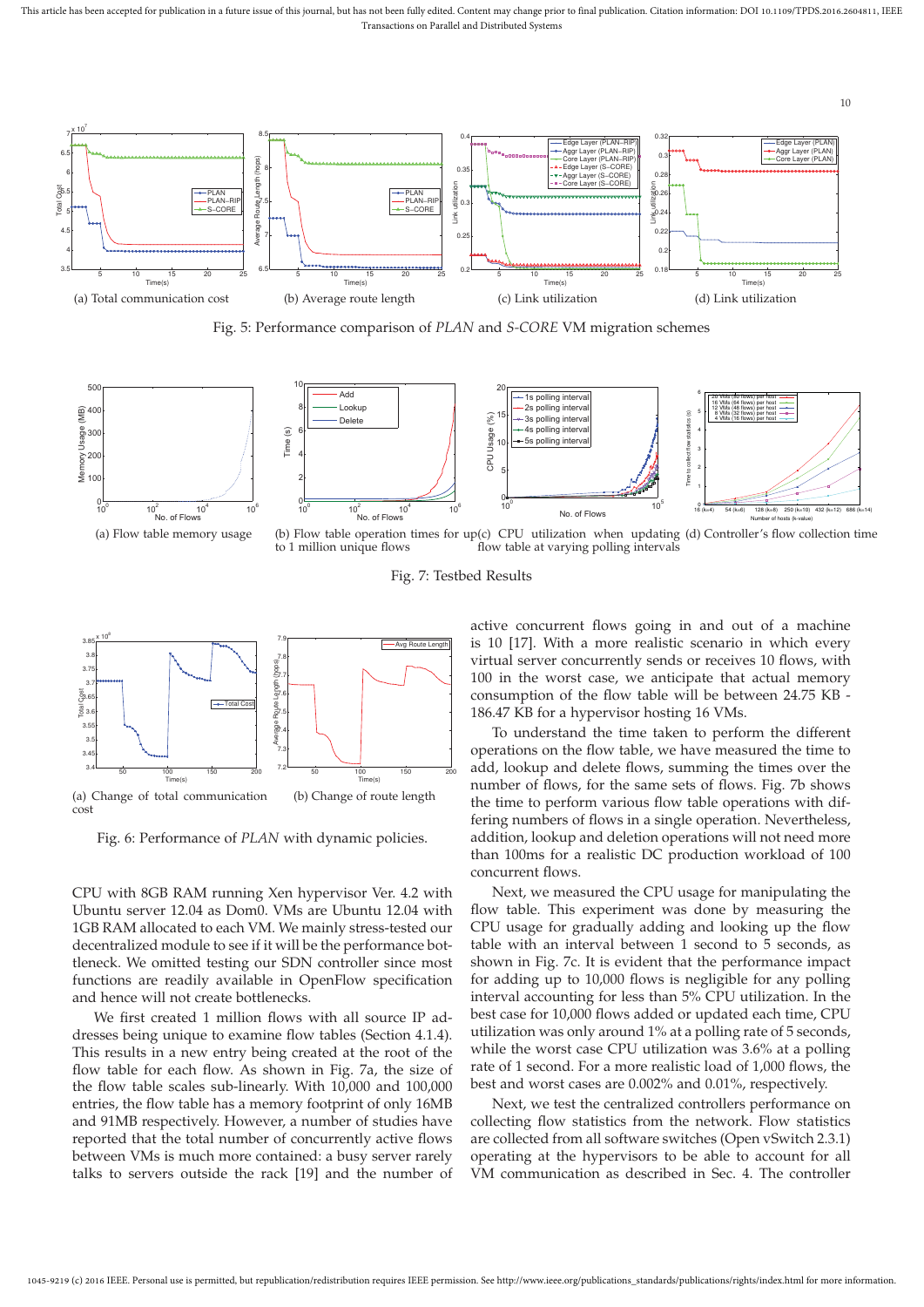periodically pulls OpenFlow flow statistics from all hosts to retrieve fine-grained statistics. According to our measurements, this is a reasonable solution with a single controller for mid-sized infrastructures, giving around 5.0s to retrieve flow statistics from 631 hosts each hosting 20 VMs, as shown in Fig. 7d. For larger infrastructures, for example, when there are  $> 1000$  hosts, multiple SDN controllers can be deployed to collect flows or sampling them using, e.g., DevoFlow [30].

Similar to other DC management schemes, PLAN will inevitably impose control overhead on the network, such as querying for flow statistics. An improperly designed control scheme may overwhelm the network with additional – control– load, but *how much overhead will PLAN create?* As we described in Section 4, fully distributed network is limited to a few control messages for triggering migration as described in Algorithm 1 and 2. The partial centralized approach will inevitably have higher overhead. With the best and worst scenario in a production DC (assuming 500 clusters) described above, the will be 5MB and 500MB respectively for every  $T_m + \tau$  (used to set sparse intervals).

# **6 RELATED WORKS**

Network policy management research to date has either focused on devising new policy-based routing/switching mechanisms or leveraging Software-Defined Networking (SDN) to manage network policies and guarantee their correctness. Joseph et al. [4] proposed *PLayer*, a policy-aware switching layer for DCs consisting of inter-connected policyaware switches (*pswitches*). Vyas et al. [3] proposed a middlebox architecture, CoMb, to actively consolidate middlebox features and improve middlebox utilization, reducing the number of required middleboxes for operational environments. Abujoda et al. [31] present MIDAS, an architecture for the coordination of middlebox discovery and selection across multiple network functions providers.

Recent developments in SDN enable more flexible middlebox deployments over the network while still ensuring that specific subsets of traffic traverse the desired set of middleboxes [7]. Kazemian et al. [32] presented *NetPlumber*, a real-time policy-checking tool with sub-millisecond average run-time per rule update, and evaluated it on three production networks including Google's SDN, the Stanford backbone and Internet2. Zafar et al. [10] proposed *SIMPLE*, a SDN-based policy enforcement scheme to steer DC traffic in accordance to policy requirements. Similarly, Fayazbakhsh et al. presented FlowTags [9] to leverage SDN's global network visibility and guarantee correctness of policy enforcement. Yaniv et al. [33] designed *EnforSDN*, a management approach that exploits SDN principles to decouple the policy resolution layer from the policy enforcement layer in network service appliances. Based on SDN, Chaithan et al. [34] tackled the problem of automatic, correct and fast composition of multiple independently specified network policies by developing a high-level Policy Graph Abstraction (PGA). Anat et al. [35] presented *OpenBox*, which decouples the control plane of middleboxes from their data plane, and unifies the data plane of multiple middlebox applications using entities called service instances. Shameli et al. [36] studied the problem of placing virtual security

appliances within the data center in order to minimize network latency and computing costs while maintaining the required traversing order of virtual security appliances. However, these proposals are not fully designed with VMs migration in consideration and may put migrated VMs on the risk of policy violation and performance degradation.

Multi-tenant Cloud DC environments require more dynamic application deployment and management as demands ebb and flow over time. As a result, there is considerable literature on VM placement, consolidation and migration for server, network, and power resource optimization [12] [37] [38] [39] [40] [41]. However, none of these research efforts consider network policy in their design. The closest work to *PLAN* is a framework for Policy-Aware Application Cloud Embedding (PACE) [1] to support application-wide, in-network policies, and other realistic requirements such as bandwidth and reliability. However, PACE only considers one-off VM placement in conjunction with network policies and hence fails to deal with and further improve resource utilization in the face of dynamic workloads.

Some other research works focus on scheduling of middleboxes. Duan et al. [42] studied latency behaviours of software middleboxes, and proposed Quokka which can schedule both traffic and middlebox positions to reduce transmission latencies of the network. Based on a Clos network design, Tu et al. [43] studied programmable middlebox that can distribute traffic more evenly to improve QoS. A SDN controller is used to collect global information to improve bandwidth utilization and reduce latency of middleboxes. Tamás et al. [44] focused on theoretical analysis of middleboxes placement problem. They presented a deterministic and greedy approximation algorithm for incremental deployment scenarios and showed that it can achieve near optimal performance in the offline scenario. However, all those works above ignore the influence of network polices on VM migration. They present detailed theoretical analysis on incremental middlebox deployment

Our another work in [45] proposed *Sync*, which also studies policy-awareness VMs management but focuses on a different problem. The *PLAN* proposed in this paper mainly focuses on VMs management with both policy-awareness and network-awareness. However, *Sync* studies the synergistic between VMs and middleboxes and focuses on the consolidation of both computing and networking resources in datacenters.

# **7 CONCLUSION AND FUTURE WORK**

In this paper, we have studied the optimization of DC network resource usage while adhering to a variety of policies governing the flows routed over the infrastructure. We have presented *PLAN*, a policy-aware VM management scheme that meets both efficient DC resource management and middleboxes traversal requirements. Through the definition of communication cost that incorporates policy, we have modeled an optimization problem of maximizing the utility (i.e., reducing communication cost) of VM migration, which is then shown to be NP-hard. We have subsequently derived a distributed heuristic approach to approximately reduce communication cost while preserving policy guarantees.

11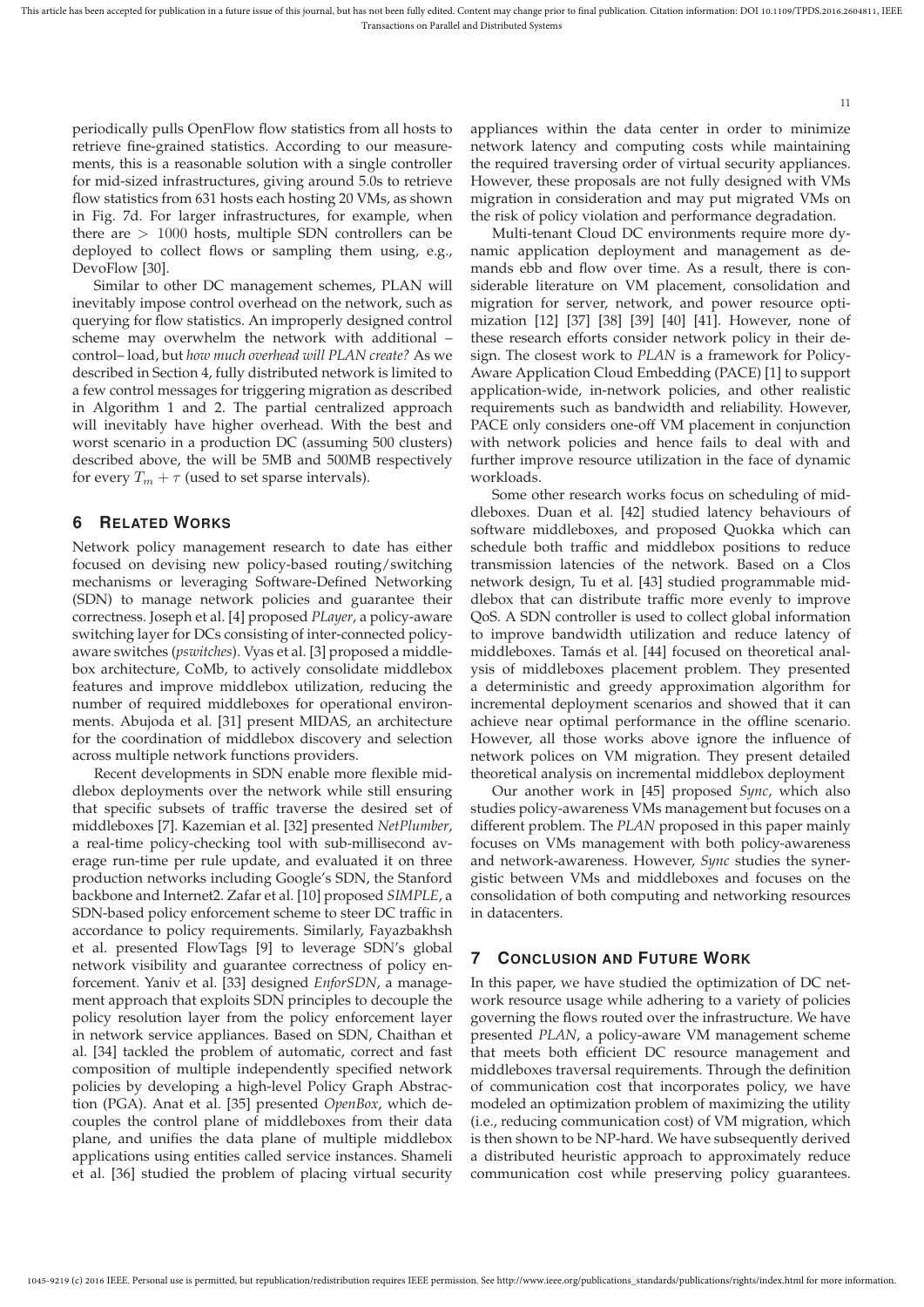Our results show that *PLAN* can reduce network-wide communication cost by 38% over diverse aggregate traffic loads and network policies, and is adaptive to changing policy and traffic dynamics.

In this paper, we mainly focus on VM migration and hardware middleboxes. For virtualized middlebox or NFV, new software MB instances can be easily launched on commodity servers located within the network, and can be scheduled dynamically. By utilizing the capability of virtualized Network Function, the communication cost and efficiency of VM migration can be further improved, which is our following work currently.

# **ACKNOWLEDGMENTS**

This work is partially supported by Chinese National Research Fund (NSFC) Chinese National Research Fund (NSFC) Project No.: 61402200 and 61373125; NSFC Key Project No. 61532013; National China 973 Project No. 2015CB352401; Shanghai Scientific Innovation Act of STCSM No.15JC1402400 and 985 Project of Shanghai Jiao Tong University with No. WF220103001; Macau FDCT project 009/2010/A1 and 061/2011/A3; University of Macau project MYRG112; US National Science Foundation (NSF) under grant 0963979; the UK Engineering and Physical Sciences Research Council (EPSRC) grants EP/N033957/1, EP/L026015/1, and EP/L005255/1.

# **REFERENCES**

- [1] L. E. Li, V. Liaghat, H. Zhao, M. Hajiaghayi, D. Li, G. Wilfong, Y. R. Yang, and C. Guo, "PACE: Policy-aware application cloud embedding," in *Proceedings of 32nd IEEE INFOCOM*, 2013.
- J. Sherry, S. Hasan, C. Scott, A. Krishnamurthy, S. Ratnasamy, and V. Sekar, "Making middleboxes someone else's problem: Network processing as a cloud service," *ACM SIGCOMM Computer Communication Review*, vol. 42, no. 4, pp. 13–24, 2012.
- [3] V. Sekar, N. Egi, S. Ratnasamy, M. K. Reiter, and G. Shi, "Design and implementation of a consolidated middlebox architecture." in *NSDI*, 2012, pp. 323–336.
- [4] D. A. Joseph, A. Tavakoli, and I. Stoica, "A policy-aware switching layer for data centers," in *ACM SIGCOMM Computer Communication Review*, vol. 38, no. 4. ACM, 2008, pp. 51–62.
- [5] "Network functions virtualisation white paper #3." [Online]. Available: http://portal.etsi.org/NFV/NFV White Paper3.pdf
- [6] N. Feamster, J. Rexford, and E. Zegura, "The road to SDN," *Queue*, vol. 11, no. 12, p. 20, 2013.
- [7] A. Gember, P. Prabhu, Z. Ghadiyali, and A. Akella, "Toward software-defined middlebox networking," in *Proceedings of the 11th ACM Workshop on Hot Topics in Networks*. ACM, 2012, pp. 7–12.
- [8] A. Gember, C. P. Raajay Viswanathan, R. Grandl, J. Khalid, S. Das, and A. Akella, "OpenNF: enabling innovation in network function control," in *Proceedings of the 2014 ACM conference on SIGCOMM*. ACM, 2014, pp. 163–174.
- [9] S. K. Fayazbakhsh, L. Chiang, V. Sekar, M. Yu, and J. C. Mogul, "Enforcing network-wide policies in the presence of dynamic middlebox actions using flowtags," in *Proc. USENIX NSDI*, 2014.
- [10] Z. A. Qazi, C.-C. Tu, L. Chiang, R. Miao, V. Sekar, and M. Yu, "SIMPLE-fying middlebox policy enforcement using SDN," *ACM SIGCOMM Computer Communication Review*, vol. 43, no. 4, pp. 27– 38, 2013.
- [11] S. Sivakumar, G. Yingjie, and M. Shore, "A framework and problem statement for flow-associated middlebox state migration," 2012.
- [12] F. P. Tso, K. Oikonomou, E. Kavvadia, and D. Pezaros, "Scalable traffic-aware virtual machine management for cloud data centers," in *IEEE International Conference on Distributed Computing Systems (ICDCS)*, 2014.

[13] L. Cui, F. P. Tso, D. P. Pezaros, W. Jia, and W. Zhao, "Policy-aware virtual machine management in data center networks," in *IEEE International Conference on Distributed Computing Systems (ICDCS)*, 2015.

12

- [14] M. Al-Fares, A. Loukissas, and A. Vahdat, "A scalable, commodity data center network architecture," in *ACM SIGCOMM Computer Communication Review*, vol. 38, no. 4. ACM, 2008, pp. 63–74.
- [15] A. Greenberg, J. Hamilton, D. A. Maltz, and P. Patel, "The cost of a cloud: research problems in data center networks," *ACM SIGCOMM computer communication review*, vol. 39, no. 1, pp. 68–73, 2008.
- [16] Cisco, "Data center: Load balancing data center services," 2004.
- [17] A. Greenberg, J. R. Hamilton, N. Jain, S. Kandula, C. Kim, P. Lahiri, D. A. Maltz, P. Patel, and S. Sengupta, "VL2: a scalable and flexible data center network," in *Proc. ACM SIGCOMM'09*, 2009, pp. 51– 62.
- [18] T. Benson, A. Akella, and D. A. Maltz, "Network traffic characteristics of data centers in the wild," in *Proceedings of the 10th ACM*<br>SIGCOMM conference on Internet measurement. ACM, 2010, pp.  $SIGCOMM$  conference on Internet measurement. 267–280.
- [19] S. Kandula, S. Sengupta, A. Greenberg, P. Patel, and R. Chaiken, "The nature of data center traffic: measurements & analysis," in *Proc. ACM SIGCOMM Internet Measurement Conference (IMC'09)*, 2009, pp. 202–208.
- [20] C. Clark, K. Fraser, S. Hand, J. G. Hansen, E. Jul, C. Limpach, I. Pratt, and A. Warfield, "Live migration of virtual machines, *Proceedings of the 2nd conference on Symposium on Networked Systems Design & Implementation-Volume 2*. USENIX Association, 2005, pp. 273–286.
- [21] V. Mann, A. Gupta, P. Dutta, A. Vishnoi, P. Bhattacharya, R. Poddar, and A. Iyer, "Remedy: Network-aware steady state vm management for data centers," in *NETWORKING 2012*. Springer, 2012, pp. 190–204.
- [22] D. G. Cattrysse and L. N. Van Wassenhove, "A survey of algorithms for the generalized assignment problem," *European Journal of Operational Research*, vol. 60, no. 3, pp. 260–272, 1992.
- [23] H. Kellerer, U. Pferschy, and D. Pisinger, *Knapsack problems*. Springer Verlag, 2004.
- [24] R. Cohen, L. Katzir, and D. Raz, "An efficient approximation for the generalized assignment problem," *Information Processing Letters*, vol. 100, no. 4, pp. 162–166, 2006.
- [25] H. Ramalhinho and D. Serra, "Adaptive search heuristics for the generalized assignment problem," *Mathware & soft computing*, vol. 9, no. 3, pp. 209–234, 2008.
- [26] R. Cziva, D. Stapleton, F. P. Tso, and D. Pezaros, "SDN-based virtual machine management for cloud data centers," in *Cloud Networking (CloudNet), 2014 IEEE 3rd International Conference on*, Oct 2014, pp. 388–394.
- [27] "The xen project." [Online]. Available: http://www.xenproject.org/
- [28] "Open vSwitch." [Online]. Available: http://openvswitch.org/
- [29] "NS-3." [Online]. Available: http://www.nsnam.org
- [30] A. R. Curtis, J. C. Mogul, J. Tourrilhes, P. Yalagandula, P. Sharma, and S. Banerjee, "Devoflow: Scaling flow management for highperformance networks," in *ACM SIGCOMM Computer Communication Review*, vol. 41, no. 4. ACM, 2011, pp. 254–265.
- [31] A. Abujoda and P. Papadimitriou, "MIDAS: Middlebox discovery and selection for on-path flow processing," *IEEE COMSNETS, Bangalore, India*, 2015.
- [32] P. Kazemian, M. Chang, H. Zeng, G. Varghese, N. McKeown, and S. Whyte, "Real time network policy checking using header space analysis," in *USENIX Symposium on Networked Systems Design and Implementation (NSDI)*, 2013.
- [33] Y. Ben-Itzhak, K. Barabash, R. Cohen, A. Levin, and E. Raichstein, "EnforSDN: Network policies enforcement with SDN," in *2015 IFIP/IEEE International Symposium on Integrated Network Management (IM)*. IEEE, 2015, pp. 80–88.
- [34] C. Prakash, J. Lee, Y. Turner, J.-M. Kang, A. Akella, S. Banerjee, C. Clark, Y. Ma, P. Sharma, and Y. Zhang, "PGA: Using graphs to express and automatically reconcile network policies," in *ACM SIGCOMM Computer Communication Review*. ACM, 2015, pp. 29– 42.
- [35] A. Bremler-Barr, Y. Harchol, and D. Hay, "Openbox: Enabling innovation in middlebox applications," in *Proceedings of the 2015 ACM SIGCOMM Workshop on Hot Topics in Middleboxes and Network Function Virtualization*. ACM, 2015, pp. 67–72.